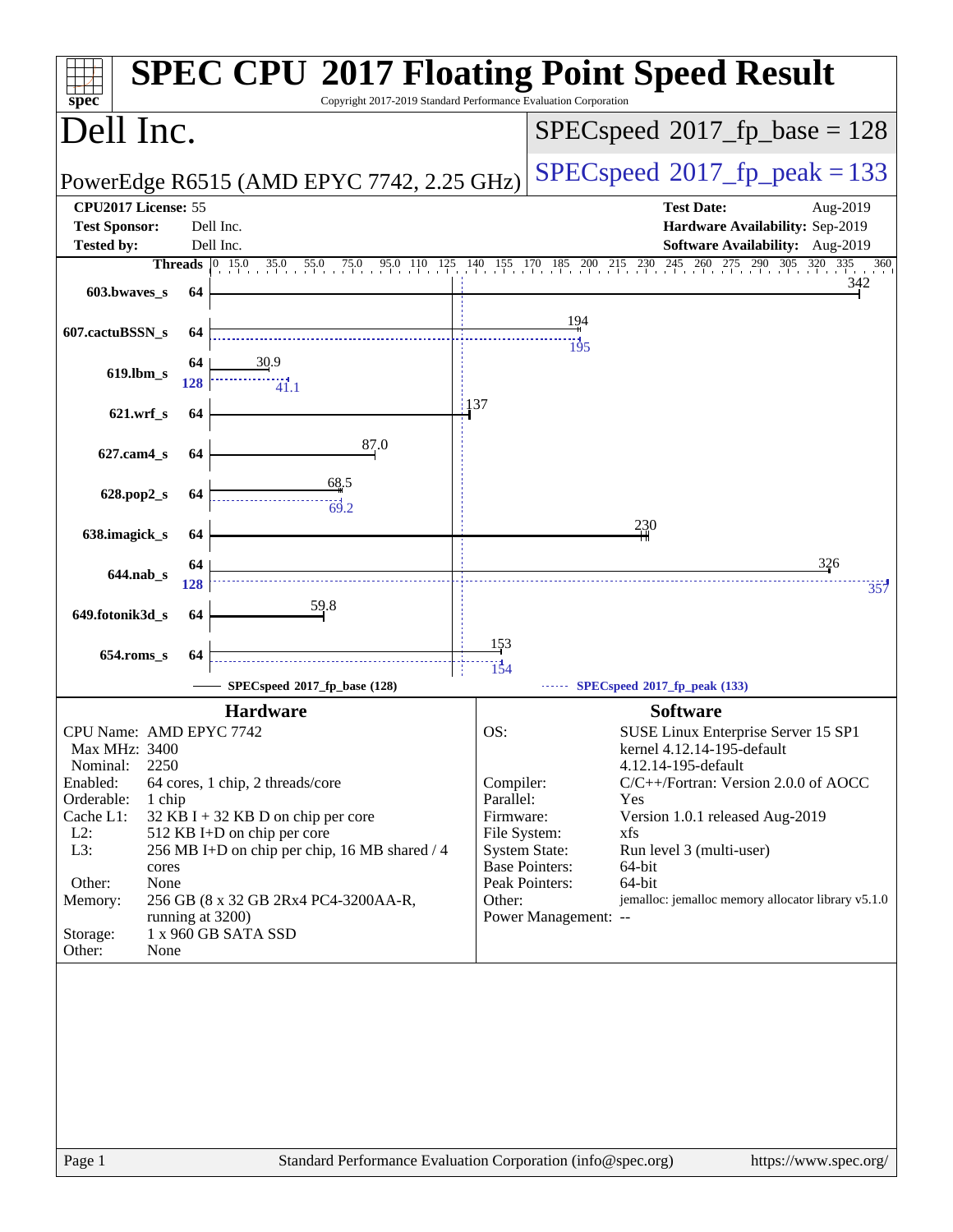### **[spec](http://www.spec.org/) [SPEC CPU](http://www.spec.org/auto/cpu2017/Docs/result-fields.html#SPECCPU2017FloatingPointSpeedResult)[2017 Floating Point Speed Result](http://www.spec.org/auto/cpu2017/Docs/result-fields.html#SPECCPU2017FloatingPointSpeedResult)** Copyright 2017-2019 Standard Performance Evaluation Corporation Dell Inc. PowerEdge R6515 (AMD EPYC 7742, 2.25 GHz)  $\left|$  [SPECspeed](http://www.spec.org/auto/cpu2017/Docs/result-fields.html#SPECspeed2017fppeak)<sup>®</sup>[2017\\_fp\\_peak = 1](http://www.spec.org/auto/cpu2017/Docs/result-fields.html#SPECspeed2017fppeak)33 [SPECspeed](http://www.spec.org/auto/cpu2017/Docs/result-fields.html#SPECspeed2017fpbase)<sup>®</sup>2017 fp base = 128 **[CPU2017 License:](http://www.spec.org/auto/cpu2017/Docs/result-fields.html#CPU2017License)** 55 **[Test Date:](http://www.spec.org/auto/cpu2017/Docs/result-fields.html#TestDate)** Aug-2019 **[Test Sponsor:](http://www.spec.org/auto/cpu2017/Docs/result-fields.html#TestSponsor)** Dell Inc. **[Hardware Availability:](http://www.spec.org/auto/cpu2017/Docs/result-fields.html#HardwareAvailability)** Sep-2019 **[Tested by:](http://www.spec.org/auto/cpu2017/Docs/result-fields.html#Testedby)** Dell Inc. **[Software Availability:](http://www.spec.org/auto/cpu2017/Docs/result-fields.html#SoftwareAvailability)** Aug-2019 **[Results Table](http://www.spec.org/auto/cpu2017/Docs/result-fields.html#ResultsTable) [Benchmark](http://www.spec.org/auto/cpu2017/Docs/result-fields.html#Benchmark) [Threads](http://www.spec.org/auto/cpu2017/Docs/result-fields.html#Threads) [Seconds](http://www.spec.org/auto/cpu2017/Docs/result-fields.html#Seconds) [Ratio](http://www.spec.org/auto/cpu2017/Docs/result-fields.html#Ratio) [Seconds](http://www.spec.org/auto/cpu2017/Docs/result-fields.html#Seconds) [Ratio](http://www.spec.org/auto/cpu2017/Docs/result-fields.html#Ratio) [Seconds](http://www.spec.org/auto/cpu2017/Docs/result-fields.html#Seconds) [Ratio](http://www.spec.org/auto/cpu2017/Docs/result-fields.html#Ratio) Base [Threads](http://www.spec.org/auto/cpu2017/Docs/result-fields.html#Threads) [Seconds](http://www.spec.org/auto/cpu2017/Docs/result-fields.html#Seconds) [Ratio](http://www.spec.org/auto/cpu2017/Docs/result-fields.html#Ratio) [Seconds](http://www.spec.org/auto/cpu2017/Docs/result-fields.html#Seconds) [Ratio](http://www.spec.org/auto/cpu2017/Docs/result-fields.html#Ratio) [Seconds](http://www.spec.org/auto/cpu2017/Docs/result-fields.html#Seconds) [Ratio](http://www.spec.org/auto/cpu2017/Docs/result-fields.html#Ratio) Peak** [603.bwaves\\_s](http://www.spec.org/auto/cpu2017/Docs/benchmarks/603.bwaves_s.html) 64 172 342 **[172](http://www.spec.org/auto/cpu2017/Docs/result-fields.html#Median) [342](http://www.spec.org/auto/cpu2017/Docs/result-fields.html#Median)** 173 342 64 172 342 **[172](http://www.spec.org/auto/cpu2017/Docs/result-fields.html#Median) [342](http://www.spec.org/auto/cpu2017/Docs/result-fields.html#Median)** 173 342 [607.cactuBSSN\\_s](http://www.spec.org/auto/cpu2017/Docs/benchmarks/607.cactuBSSN_s.html) 64 **[86.0](http://www.spec.org/auto/cpu2017/Docs/result-fields.html#Median) [194](http://www.spec.org/auto/cpu2017/Docs/result-fields.html#Median)** 86.0 194 85.3 195 64 85.7 195 **[85.5](http://www.spec.org/auto/cpu2017/Docs/result-fields.html#Median) [195](http://www.spec.org/auto/cpu2017/Docs/result-fields.html#Median)** 85.5 195 [619.lbm\\_s](http://www.spec.org/auto/cpu2017/Docs/benchmarks/619.lbm_s.html) 64 170 30.9 170 30.9 **[170](http://www.spec.org/auto/cpu2017/Docs/result-fields.html#Median) [30.9](http://www.spec.org/auto/cpu2017/Docs/result-fields.html#Median)** 128 127 41.2 **[128](http://www.spec.org/auto/cpu2017/Docs/result-fields.html#Median) [41.1](http://www.spec.org/auto/cpu2017/Docs/result-fields.html#Median)** 128 40.9 [621.wrf\\_s](http://www.spec.org/auto/cpu2017/Docs/benchmarks/621.wrf_s.html) 64 **[96.8](http://www.spec.org/auto/cpu2017/Docs/result-fields.html#Median) [137](http://www.spec.org/auto/cpu2017/Docs/result-fields.html#Median)** 97.1 136 96.4 137 64 **[96.8](http://www.spec.org/auto/cpu2017/Docs/result-fields.html#Median) [137](http://www.spec.org/auto/cpu2017/Docs/result-fields.html#Median)** 97.1 136 96.4 137 [627.cam4\\_s](http://www.spec.org/auto/cpu2017/Docs/benchmarks/627.cam4_s.html) 64 **[102](http://www.spec.org/auto/cpu2017/Docs/result-fields.html#Median) [87.0](http://www.spec.org/auto/cpu2017/Docs/result-fields.html#Median)** 102 87.0 102 87.1 64 **[102](http://www.spec.org/auto/cpu2017/Docs/result-fields.html#Median) [87.0](http://www.spec.org/auto/cpu2017/Docs/result-fields.html#Median)** 102 87.0 102 87.1 [628.pop2\\_s](http://www.spec.org/auto/cpu2017/Docs/benchmarks/628.pop2_s.html) 64 171 69.5 175 68.0 **[173](http://www.spec.org/auto/cpu2017/Docs/result-fields.html#Median) [68.5](http://www.spec.org/auto/cpu2017/Docs/result-fields.html#Median)** 64 171 69.3 172 68.9 **[172](http://www.spec.org/auto/cpu2017/Docs/result-fields.html#Median) [69.2](http://www.spec.org/auto/cpu2017/Docs/result-fields.html#Median)** [638.imagick\\_s](http://www.spec.org/auto/cpu2017/Docs/benchmarks/638.imagick_s.html) 64 63.5 227 **[62.8](http://www.spec.org/auto/cpu2017/Docs/result-fields.html#Median) [230](http://www.spec.org/auto/cpu2017/Docs/result-fields.html#Median)** 62.4 231 64 63.5 227 **[62.8](http://www.spec.org/auto/cpu2017/Docs/result-fields.html#Median) [230](http://www.spec.org/auto/cpu2017/Docs/result-fields.html#Median)** 62.4 231 [644.nab\\_s](http://www.spec.org/auto/cpu2017/Docs/benchmarks/644.nab_s.html) 64 53.4 327 **[53.5](http://www.spec.org/auto/cpu2017/Docs/result-fields.html#Median) [326](http://www.spec.org/auto/cpu2017/Docs/result-fields.html#Median)** 53.6 326 128 **[48.9](http://www.spec.org/auto/cpu2017/Docs/result-fields.html#Median) [357](http://www.spec.org/auto/cpu2017/Docs/result-fields.html#Median)** 48.9 358 49.0 357 [649.fotonik3d\\_s](http://www.spec.org/auto/cpu2017/Docs/benchmarks/649.fotonik3d_s.html) 64 **[152](http://www.spec.org/auto/cpu2017/Docs/result-fields.html#Median) [59.8](http://www.spec.org/auto/cpu2017/Docs/result-fields.html#Median)** 152 59.9 153 59.7 64 **[152](http://www.spec.org/auto/cpu2017/Docs/result-fields.html#Median) [59.8](http://www.spec.org/auto/cpu2017/Docs/result-fields.html#Median)** 152 59.9 153 59.7 [654.roms\\_s](http://www.spec.org/auto/cpu2017/Docs/benchmarks/654.roms_s.html) 64 **[103](http://www.spec.org/auto/cpu2017/Docs/result-fields.html#Median) [153](http://www.spec.org/auto/cpu2017/Docs/result-fields.html#Median)** 103 154 103 153 64 102 154 103 154 **[102](http://www.spec.org/auto/cpu2017/Docs/result-fields.html#Median) [154](http://www.spec.org/auto/cpu2017/Docs/result-fields.html#Median) [SPECspeed](http://www.spec.org/auto/cpu2017/Docs/result-fields.html#SPECspeed2017fpbase)[2017\\_fp\\_base =](http://www.spec.org/auto/cpu2017/Docs/result-fields.html#SPECspeed2017fpbase) 128 [SPECspeed](http://www.spec.org/auto/cpu2017/Docs/result-fields.html#SPECspeed2017fppeak)[2017\\_fp\\_peak =](http://www.spec.org/auto/cpu2017/Docs/result-fields.html#SPECspeed2017fppeak) 133** Results appear in the [order in which they were run.](http://www.spec.org/auto/cpu2017/Docs/result-fields.html#RunOrder) Bold underlined text [indicates a median measurement](http://www.spec.org/auto/cpu2017/Docs/result-fields.html#Median). **[Compiler Notes](http://www.spec.org/auto/cpu2017/Docs/result-fields.html#CompilerNotes)** The AMD64 AOCC Compiler Suite is available at <http://developer.amd.com/amd-aocc/>

### **[Submit Notes](http://www.spec.org/auto/cpu2017/Docs/result-fields.html#SubmitNotes)**

The config file option 'submit' was used. 'numactl' was used to bind copies to the cores. See the configuration file for details.

### **[Operating System Notes](http://www.spec.org/auto/cpu2017/Docs/result-fields.html#OperatingSystemNotes)**

'ulimit -s unlimited' was used to set environment stack size 'ulimit -l 2097152' was used to set environment locked pages in memory limit

runcpu command invoked through numactl i.e.: numactl --interleave=all runcpu <etc>

Set dirty\_ratio=8 to limit dirty cache to 8% of memory Set swappiness=1 to swap only if necessary Set zone\_reclaim\_mode=1 to free local node memory and avoid remote memory sync then drop\_caches=3 to reset caches before invoking runcpu

dirty ratio, swappiness, zone reclaim mode and drop caches were all set using privileged echo (e.g. echo 1 > /proc/sys/vm/swappiness).

Transparent huge pages set to 'always' for this run (OS default)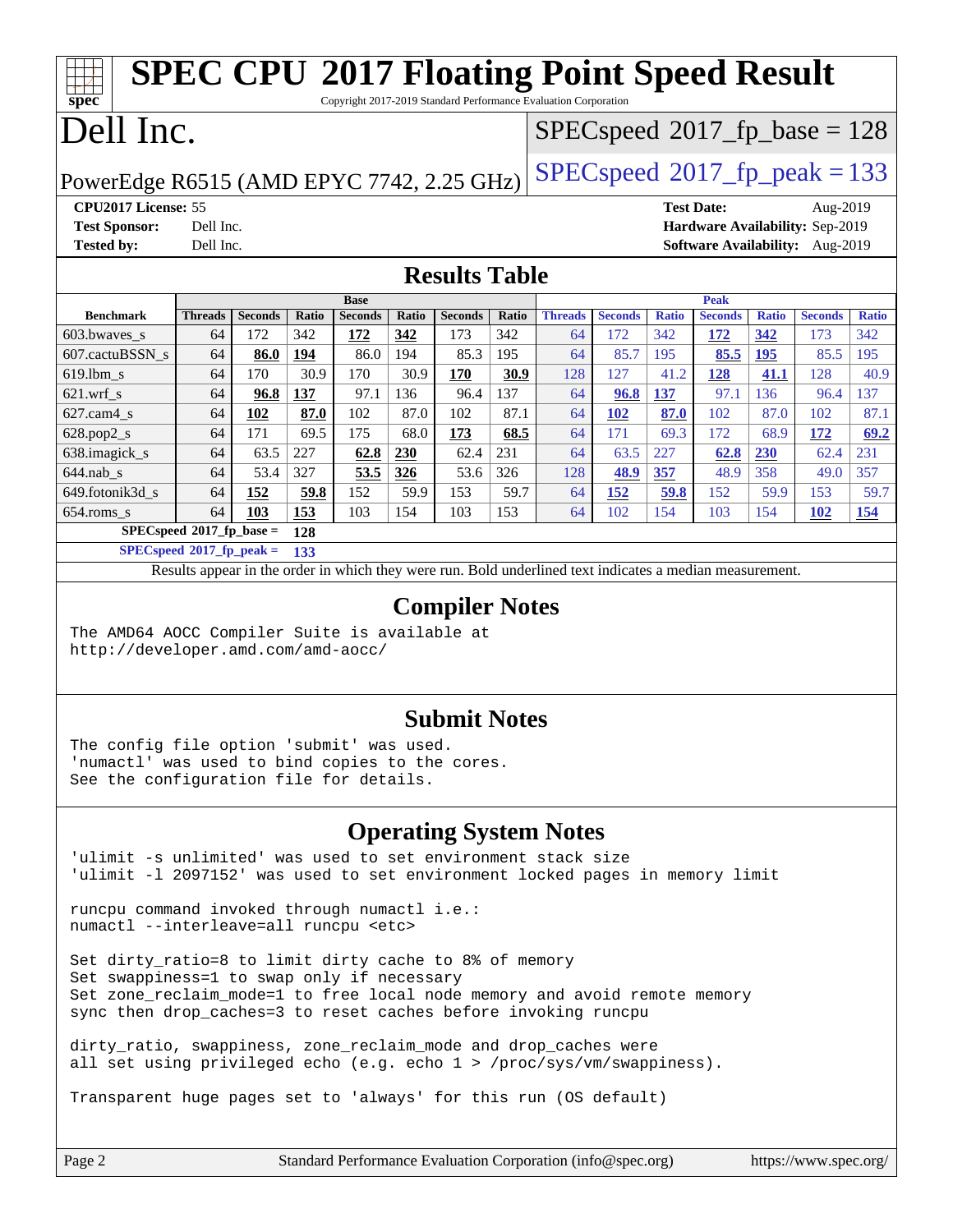### **[spec](http://www.spec.org/) [SPEC CPU](http://www.spec.org/auto/cpu2017/Docs/result-fields.html#SPECCPU2017FloatingPointSpeedResult)[2017 Floating Point Speed Result](http://www.spec.org/auto/cpu2017/Docs/result-fields.html#SPECCPU2017FloatingPointSpeedResult)** Copyright 2017-2019 Standard Performance Evaluation Corporation Dell Inc. PowerEdge R6515 (AMD EPYC 7742, 2.25 GHz)  $\left|$  [SPECspeed](http://www.spec.org/auto/cpu2017/Docs/result-fields.html#SPECspeed2017fppeak)<sup>®</sup>[2017\\_fp\\_peak = 1](http://www.spec.org/auto/cpu2017/Docs/result-fields.html#SPECspeed2017fppeak)33 [SPECspeed](http://www.spec.org/auto/cpu2017/Docs/result-fields.html#SPECspeed2017fpbase)<sup>®</sup>2017 fp base = 128 **[CPU2017 License:](http://www.spec.org/auto/cpu2017/Docs/result-fields.html#CPU2017License)** 55 **[Test Date:](http://www.spec.org/auto/cpu2017/Docs/result-fields.html#TestDate)** Aug-2019 **[Test Sponsor:](http://www.spec.org/auto/cpu2017/Docs/result-fields.html#TestSponsor)** Dell Inc. **[Hardware Availability:](http://www.spec.org/auto/cpu2017/Docs/result-fields.html#HardwareAvailability)** Sep-2019 **[Tested by:](http://www.spec.org/auto/cpu2017/Docs/result-fields.html#Testedby)** Dell Inc. **[Software Availability:](http://www.spec.org/auto/cpu2017/Docs/result-fields.html#SoftwareAvailability)** Aug-2019 **[General Notes](http://www.spec.org/auto/cpu2017/Docs/result-fields.html#GeneralNotes)** Environment variables set by runcpu before the start of the run: GOMP\_CPU\_AFFINITY = "0-127" LD\_LIBRARY\_PATH = "/root/cpu2017-1.0.5/amd\_speed\_aocc200\_rome\_B\_lib/64; /root/cpu2017-1.0.5/amd\_speed\_aocc200\_rome\_B\_lib/32" MALLOC\_CONF = "retain:true" OMP\_DYNAMIC = "false" OMP\_SCHEDULE = "static" OMP\_STACKSIZE = "128M" OMP\_THREAD\_LIMIT = "128" Binaries were compiled on a system with 2x AMD EPYC 7601 CPU + 512GB Memory using Fedora 26 NA: The test sponsor attests, as of date of publication, that CVE-2017-5754 (Meltdown) is mitigated in the system as tested and documented. Yes: The test sponsor attests, as of date of publication, that CVE-2017-5753 (Spectre variant 1) is mitigated in the system as tested and documented. Yes: The test sponsor attests, as of date of publication, that CVE-2017-5715 (Spectre variant 2) is mitigated in the system as tested and documented. jemalloc: configured and built with GCC v9.1.0 in Ubuntu 19.04 with -O3 -znver2 -flto jemalloc 5.1.0 is available here: <https://github.com/jemalloc/jemalloc/releases/download/5.1.0/jemalloc-5.1.0.tar.bz2> **[Platform Notes](http://www.spec.org/auto/cpu2017/Docs/result-fields.html#PlatformNotes)** BIOS settings: NUMA Nodes Per Socket set to 4 CCX as NUMA Domain set to Enabled System Profile set to Custom CPU Power Management set to Maximum Performance Memory Frequency set to Maximum Performance Turbo Boost Enabled C states set to Enabled Memory Patrol Scrub Disabled Memory Refresh Rate set to 1x PCI ASPM L1 Link Power Management Disabled Determinism Slider set to Power Determinism Efficiency Optimized Mode Disabled Sysinfo program /root/cpu2017-1.0.5/bin/sysinfo Rev: r5974 of 2018-05-19 9bcde8f2999c33d61f64985e45859ea9 running on linux-g3ob Tue Aug 20 21:56:33 2019 SUT (System Under Test) info as seen by some common utilities. For more information on this section, see <https://www.spec.org/cpu2017/Docs/config.html#sysinfo> **(Continued on next page)**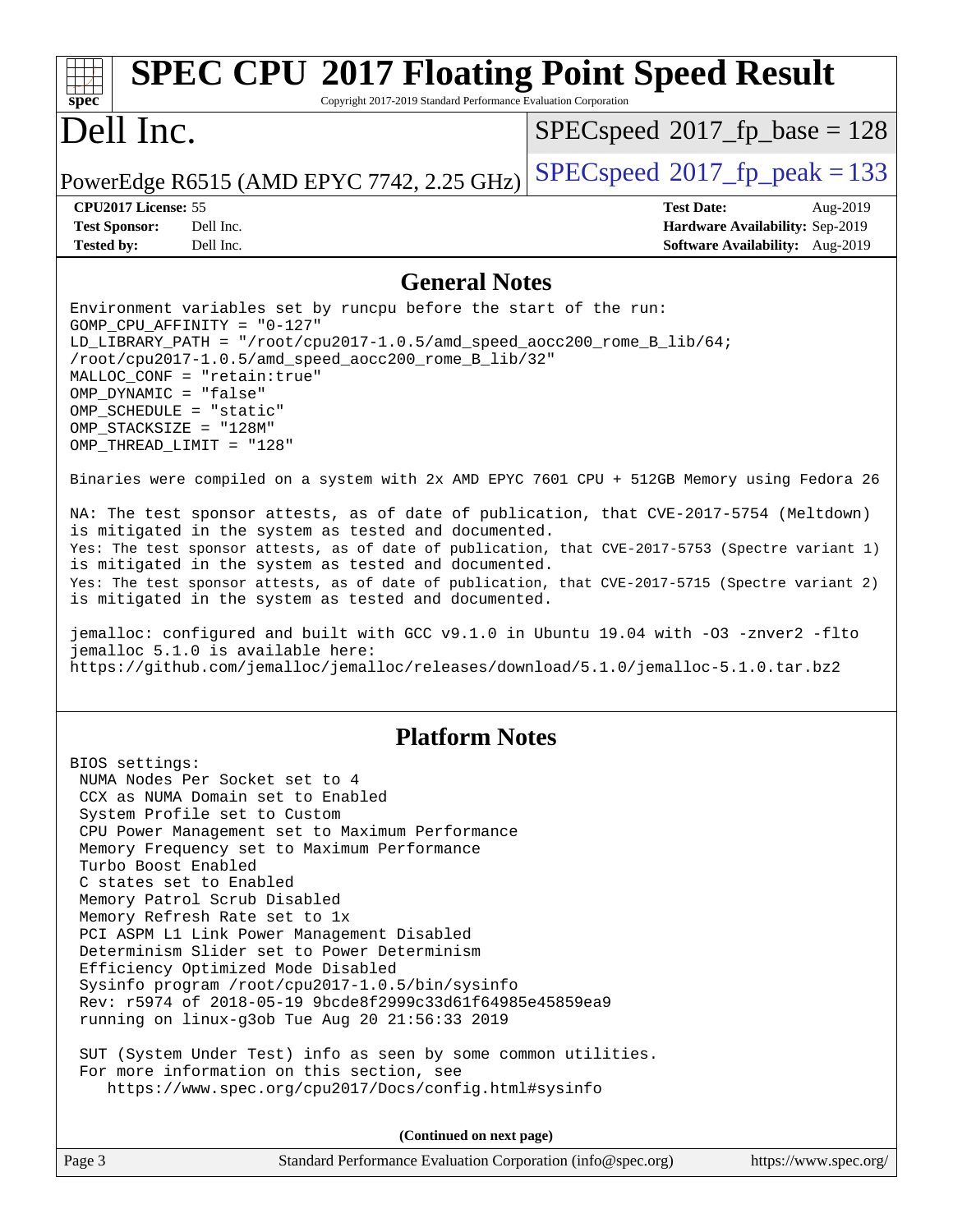| spec                                                                                                                                                                                                                                                                                                                                                                                                                                                                                                                                                                                                                                | Copyright 2017-2019 Standard Performance Evaluation Corporation                                                                                                                                                                                                                                                                                                                                                                                                                                                   | <b>SPEC CPU®2017 Floating Point Speed Result</b>                                                                                                                                                                                                                                                                                         |  |  |  |  |
|-------------------------------------------------------------------------------------------------------------------------------------------------------------------------------------------------------------------------------------------------------------------------------------------------------------------------------------------------------------------------------------------------------------------------------------------------------------------------------------------------------------------------------------------------------------------------------------------------------------------------------------|-------------------------------------------------------------------------------------------------------------------------------------------------------------------------------------------------------------------------------------------------------------------------------------------------------------------------------------------------------------------------------------------------------------------------------------------------------------------------------------------------------------------|------------------------------------------------------------------------------------------------------------------------------------------------------------------------------------------------------------------------------------------------------------------------------------------------------------------------------------------|--|--|--|--|
| Dell Inc.                                                                                                                                                                                                                                                                                                                                                                                                                                                                                                                                                                                                                           |                                                                                                                                                                                                                                                                                                                                                                                                                                                                                                                   | $SPEC speed^{\circ}2017$ fp base = 128                                                                                                                                                                                                                                                                                                   |  |  |  |  |
| PowerEdge R6515 (AMD EPYC 7742, 2.25 GHz)                                                                                                                                                                                                                                                                                                                                                                                                                                                                                                                                                                                           |                                                                                                                                                                                                                                                                                                                                                                                                                                                                                                                   | $SPEC speed^{\circ}2017$ _fp_peak = 133                                                                                                                                                                                                                                                                                                  |  |  |  |  |
| CPU2017 License: 55<br>Dell Inc.<br><b>Test Sponsor:</b><br>Dell Inc.<br><b>Tested by:</b>                                                                                                                                                                                                                                                                                                                                                                                                                                                                                                                                          |                                                                                                                                                                                                                                                                                                                                                                                                                                                                                                                   | <b>Test Date:</b><br>Aug-2019<br>Hardware Availability: Sep-2019<br>Software Availability: Aug-2019                                                                                                                                                                                                                                      |  |  |  |  |
|                                                                                                                                                                                                                                                                                                                                                                                                                                                                                                                                                                                                                                     | <b>Platform Notes (Continued)</b>                                                                                                                                                                                                                                                                                                                                                                                                                                                                                 |                                                                                                                                                                                                                                                                                                                                          |  |  |  |  |
| From /proc/cpuinfo<br>model name: AMD EPYC 7742 64-Core Processor<br>"physical id"s (chips)<br>128 "processors"<br>cpu cores : 64<br>siblings : 128<br>53 54 55 56 57 58 59 60 61 62 63<br>From 1scpu:                                                                                                                                                                                                                                                                                                                                                                                                                              |                                                                                                                                                                                                                                                                                                                                                                                                                                                                                                                   | cores, siblings (Caution: counting these is hw and system dependent. The following<br>excerpts from /proc/cpuinfo might not be reliable. Use with caution.)<br>physical 0: cores 0 1 2 3 4 5 6 7 8 9 10 11 12 13 14 15 16 17 18 19 20 21 22 23 24<br>25 26 27 28 29 30 31 32 33 34 35 36 37 38 39 40 41 42 43 44 45 46 47 48 49 50 51 52 |  |  |  |  |
| Architecture:<br>$CPU$ op-mode( $s$ ):<br>Byte Order:<br>Address sizes:<br>CPU(s):<br>On-line CPU(s) list: $0-127$<br>Thread(s) per core:<br>$Core(s)$ per socket:<br>Socket(s):<br>NUMA $node(s):$<br>Vendor ID:<br>CPU family:<br>Model:<br>Model name:<br>Stepping:<br>CPU MHz:<br>BogoMIPS:<br>Virtualization:<br>L1d cache:<br>Lli cache:<br>L2 cache:<br>L3 cache:<br>NUMA node0 CPU(s):<br>NUMA nodel CPU(s):<br>NUMA $node2$ $CPU(s):$<br>NUMA node3 CPU(s):<br>NUMA node4 CPU(s):<br>NUMA node5 CPU(s):<br>NUMA $node6$ $CPU(s):$<br>NUMA node7 CPU(s):<br>NUMA node8 CPU(s):<br>NUMA node9 CPU(s):<br>NUMA node10 CPU(s): | x86 64<br>$32$ -bit, $64$ -bit<br>Little Endian<br>43 bits physical, 48 bits virtual<br>128<br>2<br>64<br>$\mathbf{1}$<br>16<br>AuthenticAMD<br>23<br>49<br>AMD EPYC 7742 64-Core Processor<br>0<br>2245.895<br>4491.79<br>$AMD-V$<br>32K<br>32K<br>512K<br>16384K<br>$0 - 3, 64 - 67$<br>$4 - 7,68 - 71$<br>$8 - 11, 72 - 75$<br>$12 - 15, 76 - 79$<br>$16 - 19, 80 - 83$<br>$20 - 23, 84 - 87$<br>$24 - 27,88 - 91$<br>$28 - 31, 92 - 95$<br>$32 - 35, 96 - 99$<br>$36 - 39, 100 - 103$<br>$40 - 43, 104 - 107$ |                                                                                                                                                                                                                                                                                                                                          |  |  |  |  |
| (Continued on next page)<br>Standard Performance Evaluation Corporation (info@spec.org)                                                                                                                                                                                                                                                                                                                                                                                                                                                                                                                                             |                                                                                                                                                                                                                                                                                                                                                                                                                                                                                                                   |                                                                                                                                                                                                                                                                                                                                          |  |  |  |  |
| Page 4                                                                                                                                                                                                                                                                                                                                                                                                                                                                                                                                                                                                                              |                                                                                                                                                                                                                                                                                                                                                                                                                                                                                                                   | https://www.spec.org/                                                                                                                                                                                                                                                                                                                    |  |  |  |  |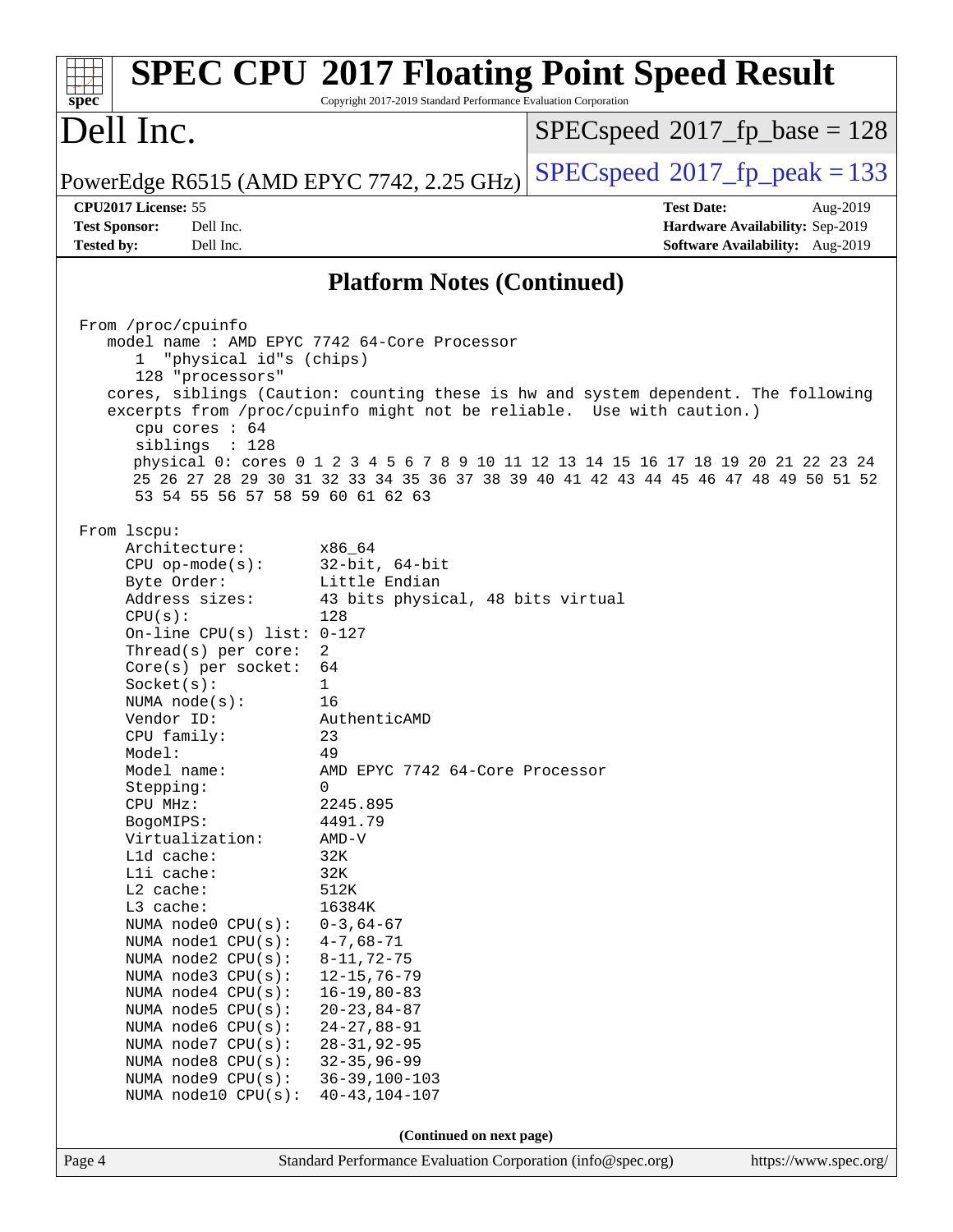| <b>SPEC CPU®2017 Floating Point Speed Result</b><br>Copyright 2017-2019 Standard Performance Evaluation Corporation<br>$spec^*$                                                                                                                                                                                                                                                                                                                                                                                                                                                                                                                                                                                                                                                                                                                                                                                                                                                                                                                                                                                                                                                                                                                                                                                                                                                                                                                                                                                                                                                                                                                                                                                                                                                                                                                                                                                                                                                                                                                                                                                                                                                                                                        |                                                                                                            |  |  |  |  |
|----------------------------------------------------------------------------------------------------------------------------------------------------------------------------------------------------------------------------------------------------------------------------------------------------------------------------------------------------------------------------------------------------------------------------------------------------------------------------------------------------------------------------------------------------------------------------------------------------------------------------------------------------------------------------------------------------------------------------------------------------------------------------------------------------------------------------------------------------------------------------------------------------------------------------------------------------------------------------------------------------------------------------------------------------------------------------------------------------------------------------------------------------------------------------------------------------------------------------------------------------------------------------------------------------------------------------------------------------------------------------------------------------------------------------------------------------------------------------------------------------------------------------------------------------------------------------------------------------------------------------------------------------------------------------------------------------------------------------------------------------------------------------------------------------------------------------------------------------------------------------------------------------------------------------------------------------------------------------------------------------------------------------------------------------------------------------------------------------------------------------------------------------------------------------------------------------------------------------------------|------------------------------------------------------------------------------------------------------------|--|--|--|--|
| Dell Inc.                                                                                                                                                                                                                                                                                                                                                                                                                                                                                                                                                                                                                                                                                                                                                                                                                                                                                                                                                                                                                                                                                                                                                                                                                                                                                                                                                                                                                                                                                                                                                                                                                                                                                                                                                                                                                                                                                                                                                                                                                                                                                                                                                                                                                              | $SPEC speed^{\circ}2017$ [p_base = 128                                                                     |  |  |  |  |
| PowerEdge R6515 (AMD EPYC 7742, 2.25 GHz)                                                                                                                                                                                                                                                                                                                                                                                                                                                                                                                                                                                                                                                                                                                                                                                                                                                                                                                                                                                                                                                                                                                                                                                                                                                                                                                                                                                                                                                                                                                                                                                                                                                                                                                                                                                                                                                                                                                                                                                                                                                                                                                                                                                              | $SPEC speed^{\circ}2017$ fp peak = 133                                                                     |  |  |  |  |
| CPU2017 License: 55<br><b>Test Sponsor:</b><br>Dell Inc.<br><b>Tested by:</b><br>Dell Inc.                                                                                                                                                                                                                                                                                                                                                                                                                                                                                                                                                                                                                                                                                                                                                                                                                                                                                                                                                                                                                                                                                                                                                                                                                                                                                                                                                                                                                                                                                                                                                                                                                                                                                                                                                                                                                                                                                                                                                                                                                                                                                                                                             | <b>Test Date:</b><br>Aug-2019<br>Hardware Availability: Sep-2019<br><b>Software Availability:</b> Aug-2019 |  |  |  |  |
|                                                                                                                                                                                                                                                                                                                                                                                                                                                                                                                                                                                                                                                                                                                                                                                                                                                                                                                                                                                                                                                                                                                                                                                                                                                                                                                                                                                                                                                                                                                                                                                                                                                                                                                                                                                                                                                                                                                                                                                                                                                                                                                                                                                                                                        |                                                                                                            |  |  |  |  |
| <b>Platform Notes (Continued)</b><br>$44 - 47, 108 - 111$<br>NUMA $model1$ CPU( $s$ ):<br>NUMA $node12$ CPU $(s):$<br>$48 - 51, 112 - 115$<br>NUMA $node13$ $CPU(s):$<br>$52 - 55, 116 - 119$<br>NUMA $node14$ $CPU(s):$<br>$56 - 59, 120 - 123$<br>NUMA node15 $CPU(s):$<br>$60 - 63, 124 - 127$<br>fpu vme de pse tsc msr pae mce cx8 apic sep mtrr pge mca cmov<br>Flags:<br>pat pse36 clflush mmx fxsr sse sse2 ht syscall nx mmxext fxsr_opt pdpe1gb rdtscp lm<br>constant_tsc rep_good nopl xtopology nonstop_tsc cpuid extd_apicid aperfmperf pni<br>pclmulqdq monitor ssse3 fma cx16 sse4_1 sse4_2 movbe popcnt aes xsave avx f16c<br>rdrand lahf_lm cmp_legacy svm extapic cr8_legacy abm sse4a misalignsse 3dnowprefetch<br>osvw ibs skinit wdt tce topoext perfctr_core perfctr_nb bpext perfctr_12 mwaitx cpb<br>cat_13 cdp_13 hw_pstate sme ssbd sev ibrs ibpb stibp vmmcall fsgsbase bmil avx2 smep<br>bmi2 cqm rdt_a rdseed adx smap clflushopt clwb sha_ni xsaveopt xsavec xgetbv1 xsaves<br>cqm_llc cqm_occup_llc cqm_mbm_total cqm_mbm_local clzero irperf xsaveerptr arat npt<br>lbrv svm_lock nrip_save tsc_scale vmcb_clean flushbyasid decodeassists pausefilter<br>pfthreshold avic v_vmsave_vmload vgif umip rdpid overflow_recov succor smca<br>/proc/cpuinfo cache data<br>cache size $: 512$ KB<br>From numactl --hardware WARNING: a numactl 'node' might or might not correspond to a<br>physical chip.<br>$available: 16 nodes (0-15)$<br>node 0 cpus: 0 1 2 3 64 65 66 67<br>node 0 size: 15563 MB<br>node 0 free: 15443 MB<br>node 1 cpus: 4 5 6 7 68 69 70 71<br>node 1 size: 16126 MB<br>node 1 free: 16085 MB<br>node 2 cpus: 8 9 10 11 72 73 74 75<br>node 2 size: 16126 MB<br>node 2 free: 16064 MB<br>node 3 cpus: 12 13 14 15 76 77 78 79<br>node 3 size: 16125 MB<br>node 3 free: 16046 MB<br>node 4 cpus: 16 17 18 19 80 81 82 83<br>node 4 size: 16126 MB<br>node 4 free: 16096 MB<br>node 5 cpus: 20 21 22 23 84 85 86 87<br>node 5 size: 16126 MB<br>node 5 free: 16070 MB<br>node 6 cpus: 24 25 26 27 88 89 90 91<br>node 6 size: 16126 MB<br>node 6 free: 16099 MB<br>node 7 cpus: 28 29 30 31 92 93 94 95<br>node 7 size: 16125 MB<br>node 7 free: 16099 MB<br>(Continued on next page) |                                                                                                            |  |  |  |  |
| Standard Performance Evaluation Corporation (info@spec.org)<br>Page 5                                                                                                                                                                                                                                                                                                                                                                                                                                                                                                                                                                                                                                                                                                                                                                                                                                                                                                                                                                                                                                                                                                                                                                                                                                                                                                                                                                                                                                                                                                                                                                                                                                                                                                                                                                                                                                                                                                                                                                                                                                                                                                                                                                  | https://www.spec.org/                                                                                      |  |  |  |  |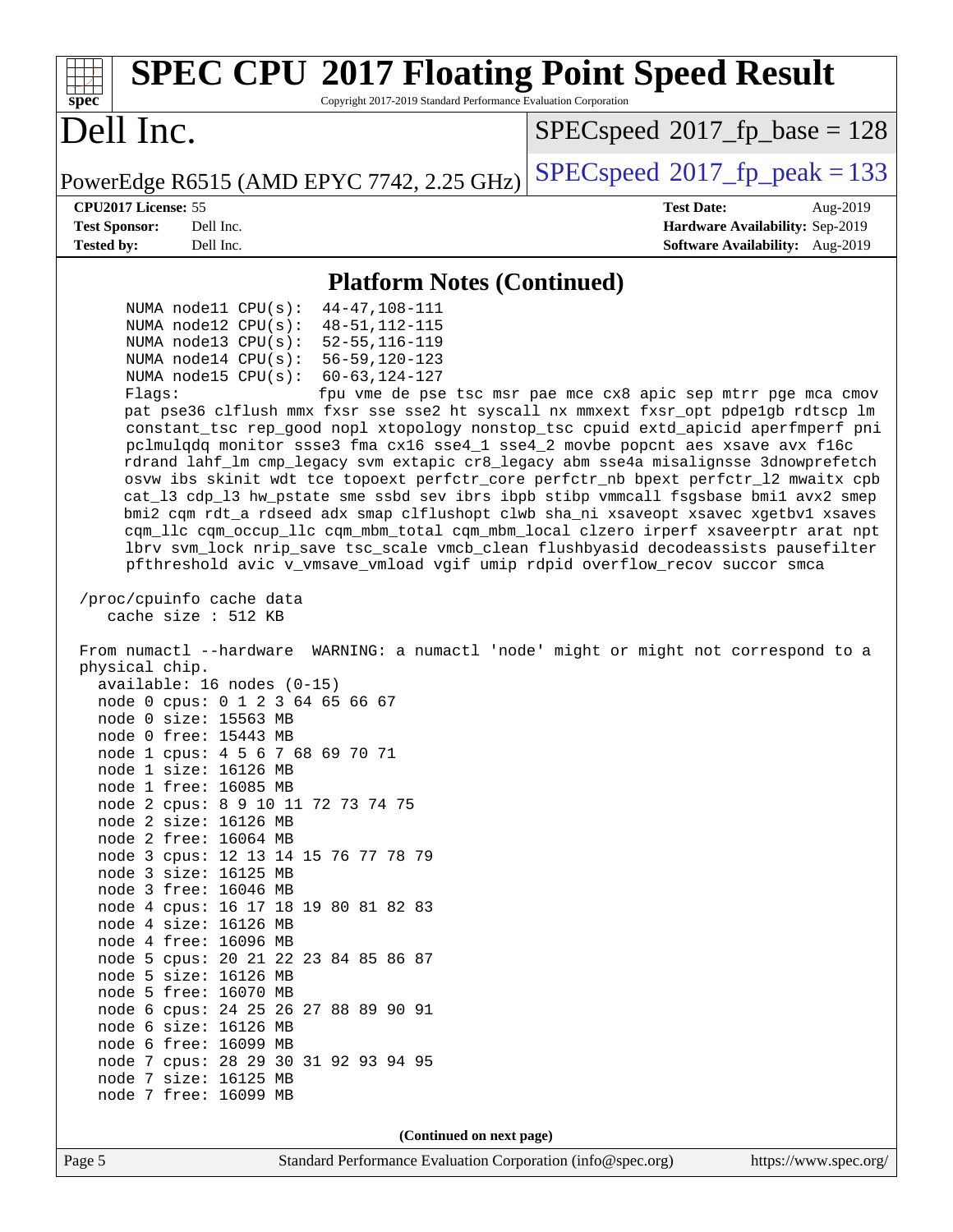Copyright 2017-2019 Standard Performance Evaluation Corporation

### Dell Inc.

**[spec](http://www.spec.org/)**

 $SPEC speed$ <sup>®</sup> $2017$ \_fp\_base = 128

PowerEdge R6515 (AMD EPYC 7742, 2.25 GHz)  $\left|$  [SPECspeed](http://www.spec.org/auto/cpu2017/Docs/result-fields.html#SPECspeed2017fppeak)<sup>®</sup>[2017\\_fp\\_peak = 1](http://www.spec.org/auto/cpu2017/Docs/result-fields.html#SPECspeed2017fppeak)33

**[CPU2017 License:](http://www.spec.org/auto/cpu2017/Docs/result-fields.html#CPU2017License)** 55 **[Test Date:](http://www.spec.org/auto/cpu2017/Docs/result-fields.html#TestDate)** Aug-2019 **[Test Sponsor:](http://www.spec.org/auto/cpu2017/Docs/result-fields.html#TestSponsor)** Dell Inc. **[Hardware Availability:](http://www.spec.org/auto/cpu2017/Docs/result-fields.html#HardwareAvailability)** Sep-2019 **[Tested by:](http://www.spec.org/auto/cpu2017/Docs/result-fields.html#Testedby)** Dell Inc. **[Software Availability:](http://www.spec.org/auto/cpu2017/Docs/result-fields.html#SoftwareAvailability)** Aug-2019

### **[Platform Notes \(Continued\)](http://www.spec.org/auto/cpu2017/Docs/result-fields.html#PlatformNotes)**

|                                                    |             | node 8 cpus: 32 33 34 35 96 97 98 99      |      |      |                |        |      |                          |          |          |          |          |        |      |    |          |  |
|----------------------------------------------------|-------------|-------------------------------------------|------|------|----------------|--------|------|--------------------------|----------|----------|----------|----------|--------|------|----|----------|--|
|                                                    |             | node 8 size: 16126 MB                     |      |      |                |        |      |                          |          |          |          |          |        |      |    |          |  |
|                                                    |             | node 8 free: 16001 MB                     |      |      |                |        |      |                          |          |          |          |          |        |      |    |          |  |
|                                                    |             | node 9 cpus: 36 37 38 39 100 101 102 103  |      |      |                |        |      |                          |          |          |          |          |        |      |    |          |  |
|                                                    |             | node 9 size: 16126 MB                     |      |      |                |        |      |                          |          |          |          |          |        |      |    |          |  |
|                                                    |             | node 9 free: 16085 MB                     |      |      |                |        |      |                          |          |          |          |          |        |      |    |          |  |
|                                                    |             | node 10 cpus: 40 41 42 43 104 105 106 107 |      |      |                |        |      |                          |          |          |          |          |        |      |    |          |  |
|                                                    |             | node 10 size: 16126 MB                    |      |      |                |        |      |                          |          |          |          |          |        |      |    |          |  |
|                                                    |             | node 10 free: 16098 MB                    |      |      |                |        |      |                          |          |          |          |          |        |      |    |          |  |
|                                                    |             | node 11 cpus: 44 45 46 47 108 109 110 111 |      |      |                |        |      |                          |          |          |          |          |        |      |    |          |  |
|                                                    |             | node 11 size: 16125 MB                    |      |      |                |        |      |                          |          |          |          |          |        |      |    |          |  |
|                                                    |             | node 11 free: 16098 MB                    |      |      |                |        |      |                          |          |          |          |          |        |      |    |          |  |
|                                                    |             | node 12 cpus: 48 49 50 51 112 113 114 115 |      |      |                |        |      |                          |          |          |          |          |        |      |    |          |  |
|                                                    |             | node 12 size: 16126 MB                    |      |      |                |        |      |                          |          |          |          |          |        |      |    |          |  |
|                                                    |             | node 12 free: 15997 MB                    |      |      |                |        |      |                          |          |          |          |          |        |      |    |          |  |
|                                                    |             | node 13 cpus: 52 53 54 55 116 117 118 119 |      |      |                |        |      |                          |          |          |          |          |        |      |    |          |  |
|                                                    |             | node 13 size: 16096 MB                    |      |      |                |        |      |                          |          |          |          |          |        |      |    |          |  |
|                                                    |             | node 13 free: 16068 MB                    |      |      |                |        |      |                          |          |          |          |          |        |      |    |          |  |
|                                                    |             | node 14 cpus: 56 57 58 59 120 121 122 123 |      |      |                |        |      |                          |          |          |          |          |        |      |    |          |  |
|                                                    |             | node 14 size: 16126 MB                    |      |      |                |        |      |                          |          |          |          |          |        |      |    |          |  |
|                                                    |             | node 14 free: 16100 MB                    |      |      |                |        |      |                          |          |          |          |          |        |      |    |          |  |
|                                                    |             | node 15 cpus: 60 61 62 63 124 125 126 127 |      |      |                |        |      |                          |          |          |          |          |        |      |    |          |  |
|                                                    |             | node 15 size: 16111 MB                    |      |      |                |        |      |                          |          |          |          |          |        |      |    |          |  |
|                                                    |             | node 15 free: 16084 MB                    |      |      |                |        |      |                          |          |          |          |          |        |      |    |          |  |
|                                                    |             | node distances:                           |      |      |                |        |      |                          |          |          |          |          |        |      |    |          |  |
| node                                               | $\mathsf 0$ | $\mathbf 1$                               | 2    | 3    | $\overline{4}$ | 5      | 6    | $7\phantom{.0}$          | 8        | 9        | 10       | 11       | 12     | 13   | 14 | 15       |  |
| 0:                                                 | $10$        | 11                                        | 11   | 11   | 12             | $12\,$ | 12   | 12                       | 12       | 12       | 12       | 12       | 12     | 12   | 12 | 12       |  |
| 1:                                                 | 11          | 10                                        | 11   | 11   | 12             | 12     | 12   | $12\,$                   | $12\,$   | 12       | 12       | 12       | 12     | 12   | 12 | 12       |  |
| 2:                                                 | 11          | 11                                        | $10$ | 11   | 12             | 12     | 12   | 12                       | 12       | 12       | 12       | 12       | 12     | 12   | 12 | $12$     |  |
| 3:                                                 | 11          | 11                                        | 11   | 10   | 12             | 12     | 12   | 12                       | 12       | 12       | 12       | 12       | 12     | 12   | 12 | 12       |  |
| 4:                                                 | 12          | 12                                        | 12   | 12   | 10             | 11     | 11   | $11\,$                   | 12       | 12       | 12       | 12       | 12     | 12   | 12 | 12       |  |
| 5:                                                 | 12          | 12                                        | 12   | 12   | 11             | 10     | 11   | 11                       | 12       | 12       | 12       | 12       | 12     | 12   | 12 | 12       |  |
| 6:                                                 | 12          | 12                                        | 12   | 12   | 11             | 11     | 10   | 11                       | 12       | 12       | 12       | 12       | 12     | 12   | 12 | 12       |  |
| 7:                                                 | 12          | 12                                        | 12   | 12   | 11             | 11     | 11   | 10                       | 12       | 12       | 12       | 12       | 12     | 12   | 12 | 12       |  |
| 8:                                                 | 12          | 12                                        | 12   | 12   | 12             | 12     | 12   | 12                       | 10       | 11       | 11       | 11       | 12     | 12   | 12 | 12       |  |
| 9:                                                 | 12          | 12                                        | 12   | 12   | 12             | 12     | 12   | 12                       | 11       | 10       | 11       | 11       | 12     | 12   | 12 | 12       |  |
| 10:                                                | 12          | 12                                        | 12   | 12   | 12             | 12     | 12   | 12                       | 11       | $11\,$   | 10       | 11       | $1\,2$ | $12$ | 12 | 12       |  |
|                                                    | 12          | 12                                        | 12   | 12   | 12             | 12     | 12   | 12                       |          |          |          |          | 12     | 12   | 12 | 12       |  |
| 11:<br>12:                                         | 12          | 12                                        | 12   | 12   | 12             | 12     | 12   | 12                       | 11<br>12 | 11<br>12 | 11<br>12 | 10<br>12 | 10     | 11   | 11 |          |  |
| 13:                                                | $12$        | 12                                        | $12$ | $12$ | $12$           | $12$   | $12$ | $12$                     | $12\,$   | 12       | 12       | 12       | 11     | $10$ | 11 | 11<br>11 |  |
|                                                    |             |                                           |      |      |                |        |      |                          |          |          |          |          |        |      |    |          |  |
|                                                    |             |                                           |      |      |                |        |      |                          |          |          |          |          |        |      |    |          |  |
| 15:                                                |             |                                           |      |      |                |        |      |                          |          |          |          |          |        |      | 11 | 10       |  |
|                                                    |             |                                           |      |      |                |        |      |                          |          |          |          |          |        |      |    |          |  |
| From /proc/meminfo                                 |             |                                           |      |      |                |        |      |                          |          |          |          |          |        |      |    |          |  |
| MemTotal:<br>263590344 kB<br>HugePages_Total:<br>0 |             |                                           |      |      |                |        |      |                          |          |          |          |          |        |      |    |          |  |
|                                                    |             | Hugepagesize:                             |      |      | 2048 kB        |        |      |                          |          |          |          |          |        |      |    |          |  |
|                                                    |             |                                           |      |      |                |        |      |                          |          |          |          |          |        |      |    |          |  |
|                                                    |             |                                           |      |      |                |        |      |                          |          |          |          |          |        |      |    |          |  |
|                                                    |             |                                           |      |      |                |        |      | (Continued on next page) |          |          |          |          |        |      |    |          |  |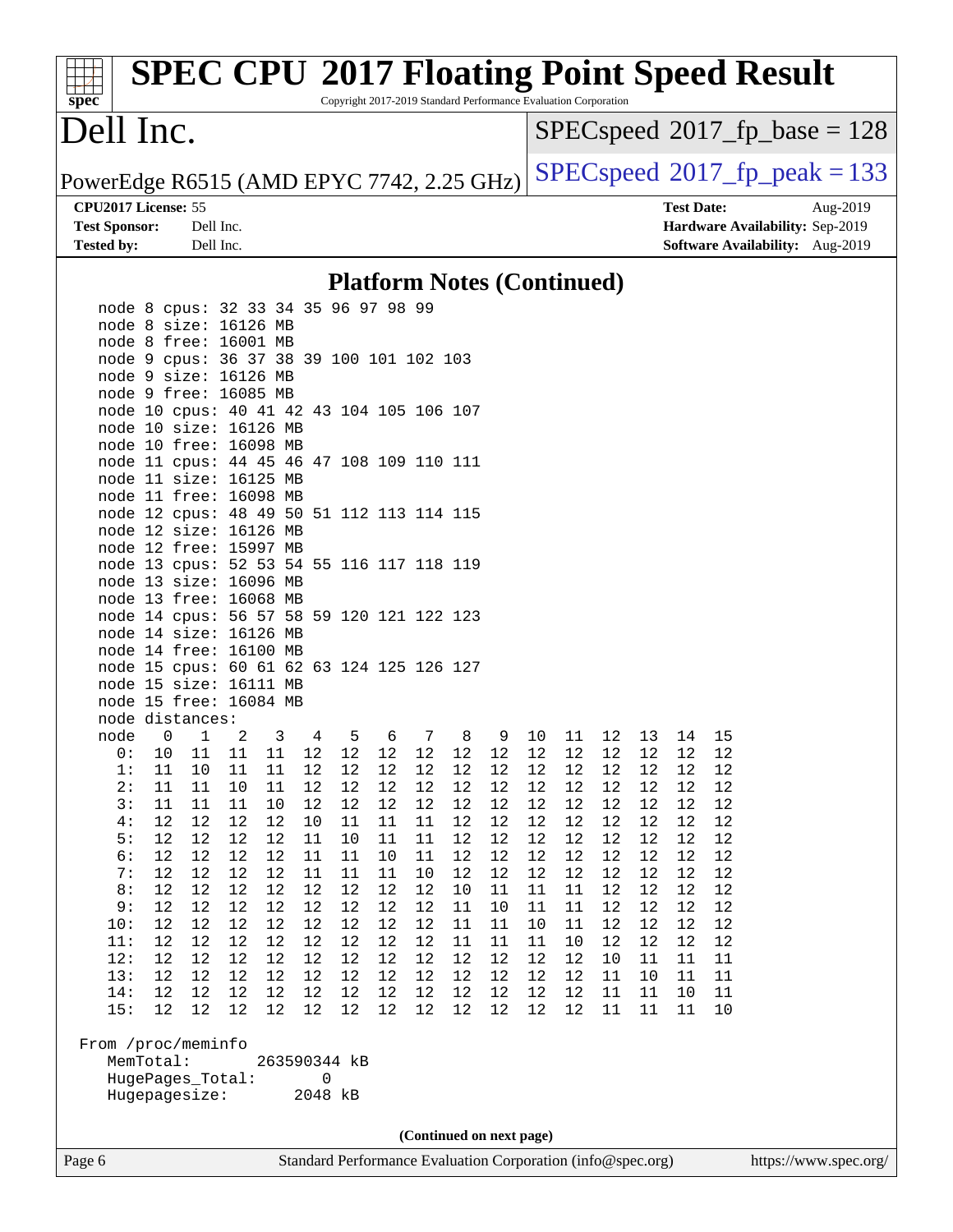| <b>SPEC CPU®2017 Floating Point Speed Result</b><br>Copyright 2017-2019 Standard Performance Evaluation Corporation<br>$spec^*$                                                                                                                                                                                                                                                                                                                                                                                                                                                                                                                                                                                                                                                                                                                                                                                                                                                                                                                                                                                                                                                                                                                                                                                                                                                                                                                                |                                                                                                     |
|----------------------------------------------------------------------------------------------------------------------------------------------------------------------------------------------------------------------------------------------------------------------------------------------------------------------------------------------------------------------------------------------------------------------------------------------------------------------------------------------------------------------------------------------------------------------------------------------------------------------------------------------------------------------------------------------------------------------------------------------------------------------------------------------------------------------------------------------------------------------------------------------------------------------------------------------------------------------------------------------------------------------------------------------------------------------------------------------------------------------------------------------------------------------------------------------------------------------------------------------------------------------------------------------------------------------------------------------------------------------------------------------------------------------------------------------------------------|-----------------------------------------------------------------------------------------------------|
| Dell Inc.                                                                                                                                                                                                                                                                                                                                                                                                                                                                                                                                                                                                                                                                                                                                                                                                                                                                                                                                                                                                                                                                                                                                                                                                                                                                                                                                                                                                                                                      | $SPEC speed^{\circ}2017\_fp\_base = 128$                                                            |
| PowerEdge R6515 (AMD EPYC 7742, 2.25 GHz)                                                                                                                                                                                                                                                                                                                                                                                                                                                                                                                                                                                                                                                                                                                                                                                                                                                                                                                                                                                                                                                                                                                                                                                                                                                                                                                                                                                                                      | $SPEC speed^{\circ}2017$ fp peak = 133                                                              |
| CPU2017 License: 55<br><b>Test Sponsor:</b><br>Dell Inc.<br><b>Tested by:</b><br>Dell Inc.                                                                                                                                                                                                                                                                                                                                                                                                                                                                                                                                                                                                                                                                                                                                                                                                                                                                                                                                                                                                                                                                                                                                                                                                                                                                                                                                                                     | <b>Test Date:</b><br>Aug-2019<br>Hardware Availability: Sep-2019<br>Software Availability: Aug-2019 |
| <b>Platform Notes (Continued)</b>                                                                                                                                                                                                                                                                                                                                                                                                                                                                                                                                                                                                                                                                                                                                                                                                                                                                                                                                                                                                                                                                                                                                                                                                                                                                                                                                                                                                                              |                                                                                                     |
| From /etc/*release* /etc/*version*<br>os-release:<br>NAME="SLES"<br>VERSION="15-SP1"<br>VERSION_ID="15.1"<br>PRETTY_NAME="SUSE Linux Enterprise Server 15 SP1"<br>ID="sles"<br>ID LIKE="suse"<br>$ANSI$ _COLOR="0;32"<br>CPE_NAME="cpe:/o:suse:sles:15:sp1"<br>uname $-a$ :<br>Linux linux-g3ob 4.12.14-195-default #1 SMP Tue May 7 10:55:11 UTC 2019 (8fba516)<br>x86_64 x86_64 x86_64 GNU/Linux<br>Kernel self-reported vulnerability status:<br>CVE-2017-5754 (Meltdown):<br>Not affected<br>CVE-2017-5753 (Spectre variant 1): Mitigation: __user pointer sanitization<br>CVE-2017-5715 (Spectre variant 2): Mitigation: Full AMD retpoline, IBPB: conditional,<br>IBRS_FW, STIBP: conditional, RSB filling<br>$run-level$ 3 Aug 19 09:46 last=5<br>SPEC is set to: $/root/cpu2017-1.0.5$<br>Used Avail Use% Mounted on<br>Filesystem<br>Type<br>Size<br>$/\text{dev/sda2}$<br>xfs<br>440G<br>39G 402G<br>$9\frac{6}{5}$ /<br>Additional information from dmidecode follows. WARNING: Use caution when you interpret<br>this section. The 'dmidecode' program reads system data which is "intended to allow<br>hardware to be accurately determined", but the intent may not be met, as there are<br>frequent changes to hardware, firmware, and the "DMTF SMBIOS" standard.<br>BIOS Dell Inc. 1.0.1 08/19/2019<br>Memory:<br>8x 802C8632802C 36ASF4G72PZ-3G2E2 32 GB 2 rank 3200<br>8x Not Specified Not Specified<br>(End of data from sysinfo program) |                                                                                                     |
| <b>Compiler Version Notes</b>                                                                                                                                                                                                                                                                                                                                                                                                                                                                                                                                                                                                                                                                                                                                                                                                                                                                                                                                                                                                                                                                                                                                                                                                                                                                                                                                                                                                                                  |                                                                                                     |
| 619.1bm_s(base, peak) 638.imagick_s(base, peak)<br>С<br>644.nab_s(base, peak)                                                                                                                                                                                                                                                                                                                                                                                                                                                                                                                                                                                                                                                                                                                                                                                                                                                                                                                                                                                                                                                                                                                                                                                                                                                                                                                                                                                  | ======================                                                                              |
| (Continued on next page)                                                                                                                                                                                                                                                                                                                                                                                                                                                                                                                                                                                                                                                                                                                                                                                                                                                                                                                                                                                                                                                                                                                                                                                                                                                                                                                                                                                                                                       |                                                                                                     |
| Page 7<br>Standard Performance Evaluation Corporation (info@spec.org)                                                                                                                                                                                                                                                                                                                                                                                                                                                                                                                                                                                                                                                                                                                                                                                                                                                                                                                                                                                                                                                                                                                                                                                                                                                                                                                                                                                          | https://www.spec.org/                                                                               |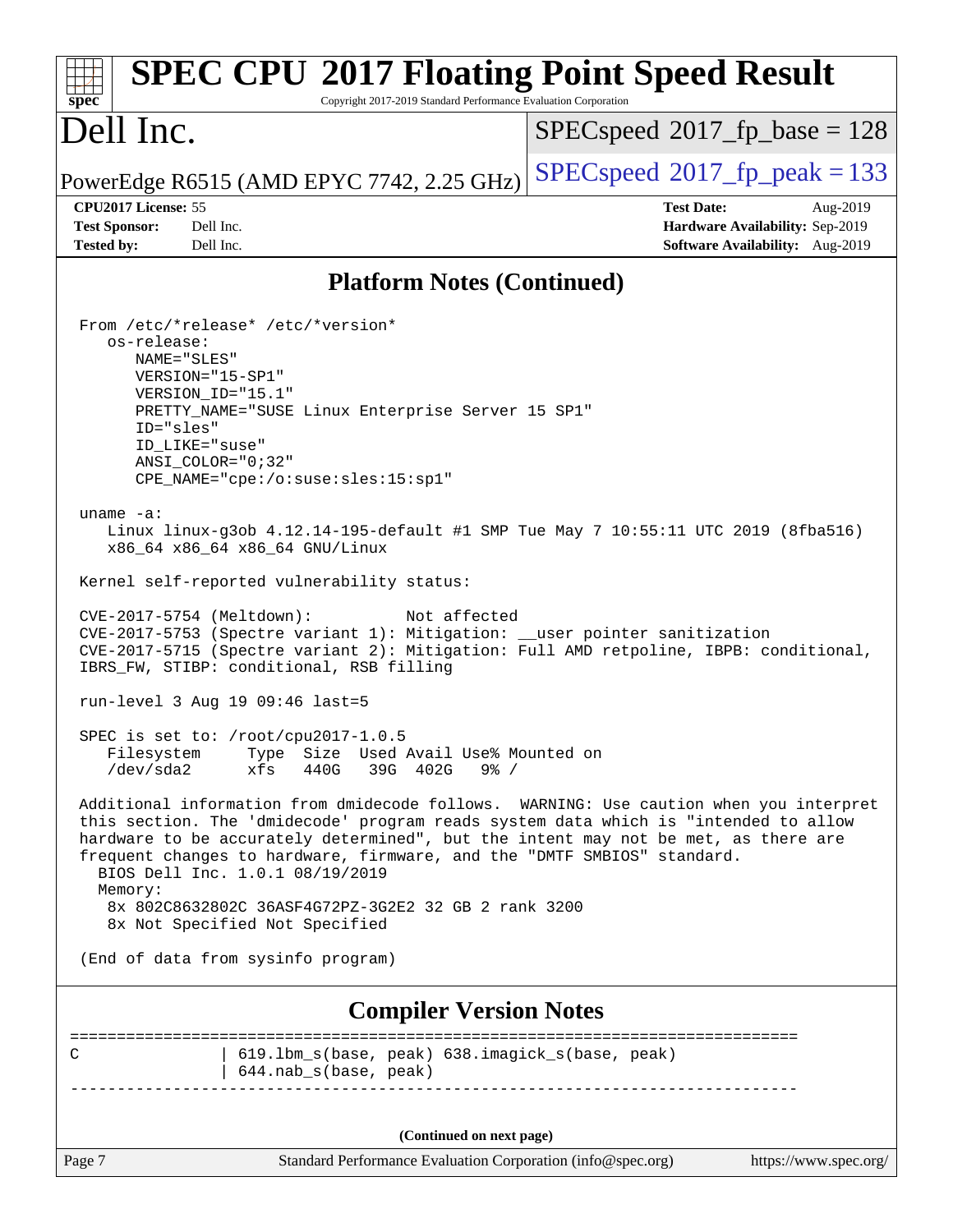### Page 8 Standard Performance Evaluation Corporation [\(info@spec.org\)](mailto:info@spec.org) <https://www.spec.org/> **[spec](http://www.spec.org/) [SPEC CPU](http://www.spec.org/auto/cpu2017/Docs/result-fields.html#SPECCPU2017FloatingPointSpeedResult)[2017 Floating Point Speed Result](http://www.spec.org/auto/cpu2017/Docs/result-fields.html#SPECCPU2017FloatingPointSpeedResult)** Copyright 2017-2019 Standard Performance Evaluation Corporation Dell Inc. PowerEdge R6515 (AMD EPYC 7742, 2.25 GHz)  $\left|$  [SPECspeed](http://www.spec.org/auto/cpu2017/Docs/result-fields.html#SPECspeed2017fppeak)<sup>®</sup>[2017\\_fp\\_peak = 1](http://www.spec.org/auto/cpu2017/Docs/result-fields.html#SPECspeed2017fppeak)33 [SPECspeed](http://www.spec.org/auto/cpu2017/Docs/result-fields.html#SPECspeed2017fpbase)<sup>®</sup>2017 fp base = 128 **[CPU2017 License:](http://www.spec.org/auto/cpu2017/Docs/result-fields.html#CPU2017License)** 55 **[Test Date:](http://www.spec.org/auto/cpu2017/Docs/result-fields.html#TestDate)** Aug-2019 **[Test Sponsor:](http://www.spec.org/auto/cpu2017/Docs/result-fields.html#TestSponsor)** Dell Inc. **[Hardware Availability:](http://www.spec.org/auto/cpu2017/Docs/result-fields.html#HardwareAvailability)** Sep-2019 **[Tested by:](http://www.spec.org/auto/cpu2017/Docs/result-fields.html#Testedby)** Dell Inc. **[Software Availability:](http://www.spec.org/auto/cpu2017/Docs/result-fields.html#SoftwareAvailability)** Aug-2019 **[Compiler Version Notes \(Continued\)](http://www.spec.org/auto/cpu2017/Docs/result-fields.html#CompilerVersionNotes)** AOCC.LLVM.2.0.0.B191.2019\_07\_19 clang version 8.0.0 (CLANG: Jenkins AOCC\_2\_0\_0-Build#191) (based on LLVM AOCC.LLVM.2.0.0.B191.2019\_07\_19) Target: x86\_64-unknown-linux-gnu Thread model: posix InstalledDir: /sppo/dev/compilers/aocc-compiler-2.0.0/bin ------------------------------------------------------------------------------ ============================================================================== C++, C, Fortran | 607.cactuBSSN\_s(base, peak) ------------------------------------------------------------------------------ AOCC.LLVM.2.0.0.B191.2019\_07\_19 clang version 8.0.0 (CLANG: Jenkins AOCC\_2\_0\_0-Build#191) (based on LLVM AOCC.LLVM.2.0.0.B191.2019\_07\_19) Target: x86\_64-unknown-linux-gnu Thread model: posix InstalledDir: /sppo/dev/compilers/aocc-compiler-2.0.0/bin AOCC.LLVM.2.0.0.B191.2019\_07\_19 clang version 8.0.0 (CLANG: Jenkins AOCC\_2\_0\_0-Build#191) (based on LLVM AOCC.LLVM.2.0.0.B191.2019\_07\_19) Target: x86\_64-unknown-linux-gnu Thread model: posix InstalledDir: /sppo/dev/compilers/aocc-compiler-2.0.0/bin AOCC.LLVM.2.0.0.B191.2019\_07\_19 clang version 8.0.0 (CLANG: Jenkins AOCC\_2\_0\_0-Build#191) (based on LLVM AOCC.LLVM.2.0.0.B191.2019\_07\_19) Target: x86\_64-unknown-linux-gnu Thread model: posix InstalledDir: /sppo/dev/compilers/aocc-compiler-2.0.0/bin ------------------------------------------------------------------------------ ============================================================================== Fortran 1603.bwaves\_s(base, peak) 649.fotonik3d\_s(base, peak) | 654.roms\_s(base, peak) ------------------------------------------------------------------------------ AOCC.LLVM.2.0.0.B191.2019\_07\_19 clang version 8.0.0 (CLANG: Jenkins AOCC\_2\_0\_0-Build#191) (based on LLVM AOCC.LLVM.2.0.0.B191.2019\_07\_19) Target: x86\_64-unknown-linux-gnu Thread model: posix InstalledDir: /sppo/dev/compilers/aocc-compiler-2.0.0/bin ------------------------------------------------------------------------------ ============================================================================== Fortran, C | 621.wrf\_s(base, peak) 627.cam4\_s(base, peak) | 628.pop2\_s(base, peak) ------------------------------------------------------------------------------ AOCC.LLVM.2.0.0.B191.2019\_07\_19 clang version 8.0.0 (CLANG: Jenkins AOCC\_2\_0\_0-Build#191) (based on LLVM AOCC.LLVM.2.0.0.B191.2019\_07\_19) Target: x86\_64-unknown-linux-gnu Thread model: posix InstalledDir: /sppo/dev/compilers/aocc-compiler-2.0.0/bin **(Continued on next page)**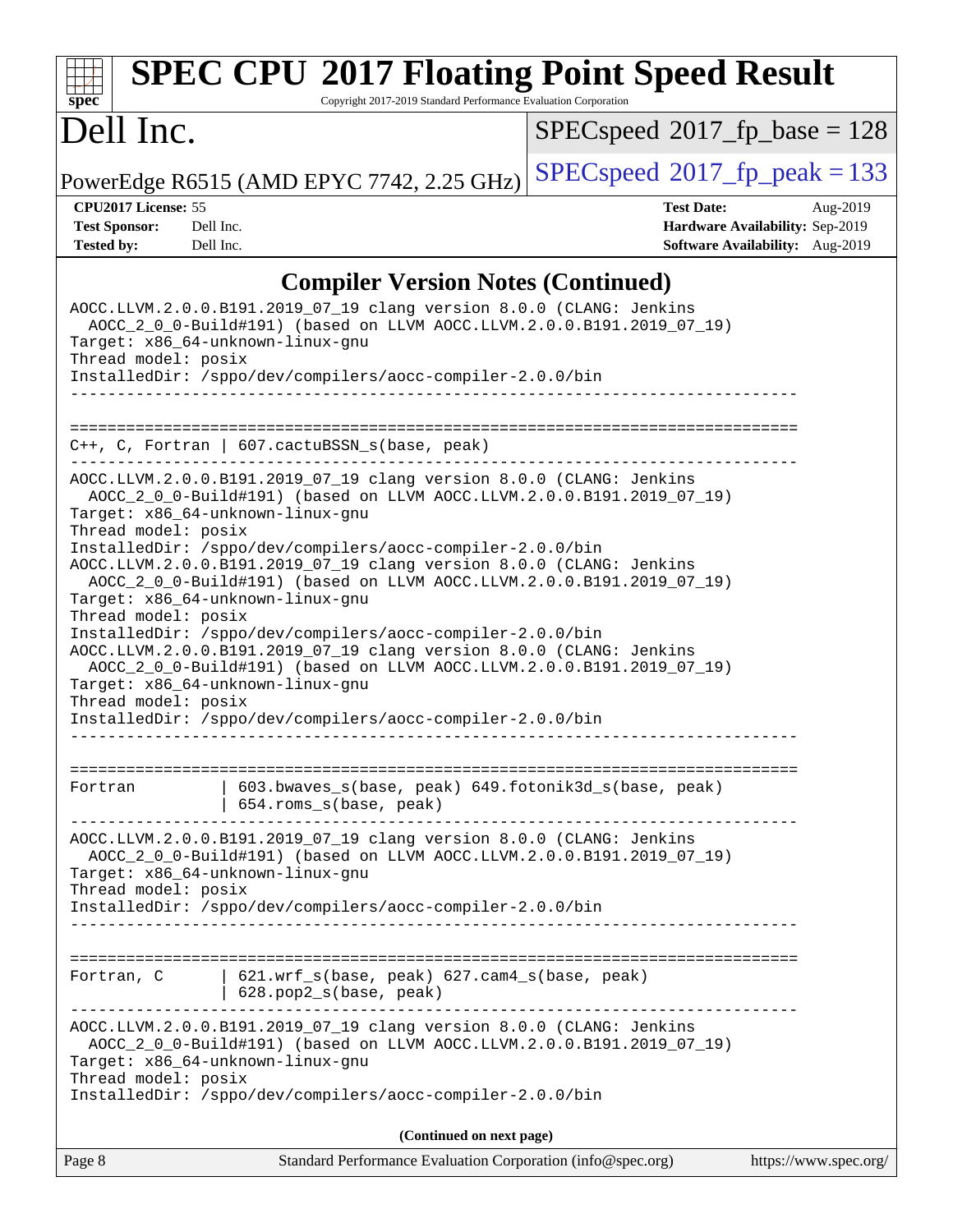Copyright 2017-2019 Standard Performance Evaluation Corporation

### Dell Inc.

**[spec](http://www.spec.org/)**

[SPECspeed](http://www.spec.org/auto/cpu2017/Docs/result-fields.html#SPECspeed2017fpbase)<sup>®</sup>2017 fp base = 128

PowerEdge R6515 (AMD EPYC 7742, 2.25 GHz)  $\left|$  [SPECspeed](http://www.spec.org/auto/cpu2017/Docs/result-fields.html#SPECspeed2017fppeak)®[2017\\_fp\\_peak = 1](http://www.spec.org/auto/cpu2017/Docs/result-fields.html#SPECspeed2017fppeak)33

**[CPU2017 License:](http://www.spec.org/auto/cpu2017/Docs/result-fields.html#CPU2017License)** 55 **[Test Date:](http://www.spec.org/auto/cpu2017/Docs/result-fields.html#TestDate)** Aug-2019 **[Test Sponsor:](http://www.spec.org/auto/cpu2017/Docs/result-fields.html#TestSponsor)** Dell Inc. **[Hardware Availability:](http://www.spec.org/auto/cpu2017/Docs/result-fields.html#HardwareAvailability)** Sep-2019 **[Tested by:](http://www.spec.org/auto/cpu2017/Docs/result-fields.html#Testedby)** Dell Inc. **[Software Availability:](http://www.spec.org/auto/cpu2017/Docs/result-fields.html#SoftwareAvailability)** Aug-2019

### **[Compiler Version Notes \(Continued\)](http://www.spec.org/auto/cpu2017/Docs/result-fields.html#CompilerVersionNotes)**

AOCC.LLVM.2.0.0.B191.2019\_07\_19 clang version 8.0.0 (CLANG: Jenkins AOCC\_2\_0\_0-Build#191) (based on LLVM AOCC.LLVM.2.0.0.B191.2019\_07\_19) Target: x86\_64-unknown-linux-gnu Thread model: posix InstalledDir: /sppo/dev/compilers/aocc-compiler-2.0.0/bin ------------------------------------------------------------------------------

**[Base Compiler Invocation](http://www.spec.org/auto/cpu2017/Docs/result-fields.html#BaseCompilerInvocation)**

[C benchmarks](http://www.spec.org/auto/cpu2017/Docs/result-fields.html#Cbenchmarks): [clang](http://www.spec.org/cpu2017/results/res2019q3/cpu2017-20190831-17274.flags.html#user_CCbase_clang-c)

[Fortran benchmarks](http://www.spec.org/auto/cpu2017/Docs/result-fields.html#Fortranbenchmarks): [flang](http://www.spec.org/cpu2017/results/res2019q3/cpu2017-20190831-17274.flags.html#user_FCbase_flang)

[Benchmarks using both Fortran and C](http://www.spec.org/auto/cpu2017/Docs/result-fields.html#BenchmarksusingbothFortranandC): [flang](http://www.spec.org/cpu2017/results/res2019q3/cpu2017-20190831-17274.flags.html#user_CC_FCbase_flang) [clang](http://www.spec.org/cpu2017/results/res2019q3/cpu2017-20190831-17274.flags.html#user_CC_FCbase_clang-c)

[Benchmarks using Fortran, C, and C++:](http://www.spec.org/auto/cpu2017/Docs/result-fields.html#BenchmarksusingFortranCandCXX) [clang++](http://www.spec.org/cpu2017/results/res2019q3/cpu2017-20190831-17274.flags.html#user_CC_CXX_FCbase_clang-cpp) [clang](http://www.spec.org/cpu2017/results/res2019q3/cpu2017-20190831-17274.flags.html#user_CC_CXX_FCbase_clang-c) [flang](http://www.spec.org/cpu2017/results/res2019q3/cpu2017-20190831-17274.flags.html#user_CC_CXX_FCbase_flang)

### **[Base Portability Flags](http://www.spec.org/auto/cpu2017/Docs/result-fields.html#BasePortabilityFlags)**

 603.bwaves\_s: [-DSPEC\\_LP64](http://www.spec.org/cpu2017/results/res2019q3/cpu2017-20190831-17274.flags.html#suite_baseEXTRA_PORTABILITY603_bwaves_s_DSPEC_LP64) 607.cactuBSSN\_s: [-DSPEC\\_LP64](http://www.spec.org/cpu2017/results/res2019q3/cpu2017-20190831-17274.flags.html#suite_baseEXTRA_PORTABILITY607_cactuBSSN_s_DSPEC_LP64) 619.lbm\_s: [-DSPEC\\_LP64](http://www.spec.org/cpu2017/results/res2019q3/cpu2017-20190831-17274.flags.html#suite_baseEXTRA_PORTABILITY619_lbm_s_DSPEC_LP64) 621.wrf\_s: [-DSPEC\\_CASE\\_FLAG](http://www.spec.org/cpu2017/results/res2019q3/cpu2017-20190831-17274.flags.html#b621.wrf_s_baseCPORTABILITY_DSPEC_CASE_FLAG) [-Mbyteswapio](http://www.spec.org/cpu2017/results/res2019q3/cpu2017-20190831-17274.flags.html#user_baseFPORTABILITY621_wrf_s_F-mbyteswapio_543c39ce38db59bcbc3b888917ef58c313007ae1c27520b689e012995ae261114051d1d5efcb4182d175ce22a6a15532d3a9999882dd2c360e6d853f41da6883) [-DSPEC\\_LP64](http://www.spec.org/cpu2017/results/res2019q3/cpu2017-20190831-17274.flags.html#suite_baseEXTRA_PORTABILITY621_wrf_s_DSPEC_LP64) 627.cam4\_s: [-DSPEC\\_CASE\\_FLAG](http://www.spec.org/cpu2017/results/res2019q3/cpu2017-20190831-17274.flags.html#b627.cam4_s_basePORTABILITY_DSPEC_CASE_FLAG) [-DSPEC\\_LP64](http://www.spec.org/cpu2017/results/res2019q3/cpu2017-20190831-17274.flags.html#suite_baseEXTRA_PORTABILITY627_cam4_s_DSPEC_LP64) 628.pop2\_s: [-DSPEC\\_CASE\\_FLAG](http://www.spec.org/cpu2017/results/res2019q3/cpu2017-20190831-17274.flags.html#b628.pop2_s_baseCPORTABILITY_DSPEC_CASE_FLAG) [-Mbyteswapio](http://www.spec.org/cpu2017/results/res2019q3/cpu2017-20190831-17274.flags.html#user_baseFPORTABILITY628_pop2_s_F-mbyteswapio_543c39ce38db59bcbc3b888917ef58c313007ae1c27520b689e012995ae261114051d1d5efcb4182d175ce22a6a15532d3a9999882dd2c360e6d853f41da6883) [-DSPEC\\_LP64](http://www.spec.org/cpu2017/results/res2019q3/cpu2017-20190831-17274.flags.html#suite_baseEXTRA_PORTABILITY628_pop2_s_DSPEC_LP64) 638.imagick\_s: [-DSPEC\\_LP64](http://www.spec.org/cpu2017/results/res2019q3/cpu2017-20190831-17274.flags.html#suite_baseEXTRA_PORTABILITY638_imagick_s_DSPEC_LP64) 644.nab\_s: [-DSPEC\\_LP64](http://www.spec.org/cpu2017/results/res2019q3/cpu2017-20190831-17274.flags.html#suite_baseEXTRA_PORTABILITY644_nab_s_DSPEC_LP64) 649.fotonik3d\_s: [-DSPEC\\_LP64](http://www.spec.org/cpu2017/results/res2019q3/cpu2017-20190831-17274.flags.html#suite_baseEXTRA_PORTABILITY649_fotonik3d_s_DSPEC_LP64) 654.roms\_s: [-DSPEC\\_LP64](http://www.spec.org/cpu2017/results/res2019q3/cpu2017-20190831-17274.flags.html#suite_baseEXTRA_PORTABILITY654_roms_s_DSPEC_LP64)

### **[Base Optimization Flags](http://www.spec.org/auto/cpu2017/Docs/result-fields.html#BaseOptimizationFlags)**

[C benchmarks](http://www.spec.org/auto/cpu2017/Docs/result-fields.html#Cbenchmarks):

[-flto](http://www.spec.org/cpu2017/results/res2019q3/cpu2017-20190831-17274.flags.html#user_CCbase_aocc-flto) [-Wl,-mllvm -Wl,-function-specialize](http://www.spec.org/cpu2017/results/res2019q3/cpu2017-20190831-17274.flags.html#user_CCbase_F-function-specialize_7e7e661e57922243ee67c9a1251cb8910e607325179a0ce7f2884e09a6f5d4a5ef0ae4f37e8a2a11c95fc48e931f06dc2b6016f14b511fcb441e048bef1b065a) [-Wl,-mllvm -Wl,-region-vectorize](http://www.spec.org/cpu2017/results/res2019q3/cpu2017-20190831-17274.flags.html#user_CCbase_F-region-vectorize_fb6c6b5aa293c88efc6c7c2b52b20755e943585b1fe8658c35afef78727fff56e1a56891413c30e36b8e2a6f9a71126986319243e80eb6110b78b288f533c52b) [-Wl,-mllvm -Wl,-vector-library=LIBMVEC](http://www.spec.org/cpu2017/results/res2019q3/cpu2017-20190831-17274.flags.html#user_CCbase_F-use-vector-library_0a14b27fae317f283640384a31f7bfcc2bd4c1d0b5cfc618a3a430800c9b20217b00f61303eff223a3251b4f06ffbc9739dc5296db9d1fbb9ad24a3939d86d66) [-Wl,-mllvm -Wl,-reduce-array-computations=3](http://www.spec.org/cpu2017/results/res2019q3/cpu2017-20190831-17274.flags.html#user_CCbase_F-reduce-array-computations_b882aefe7a5dda4e33149f6299762b9a720dace3e498e13756f4c04e5a19edf5315c1f3993de2e61ec41e8c206231f84e05da7040e1bb5d69ba27d10a12507e4) [-O3](http://www.spec.org/cpu2017/results/res2019q3/cpu2017-20190831-17274.flags.html#user_CCbase_F-O3) [-ffast-math](http://www.spec.org/cpu2017/results/res2019q3/cpu2017-20190831-17274.flags.html#user_CCbase_aocc-ffast-math) [-march=znver2](http://www.spec.org/cpu2017/results/res2019q3/cpu2017-20190831-17274.flags.html#user_CCbase_aocc-march_3e2e19cff2eeef60c5d90b059483627c9ea47eca6d66670dbd53f9185f6439e27eb5e104cf773e9e8ab18c8842ce63e461a3e948d0214bd567ef3ade411bf467) [-fstruct-layout=3](http://www.spec.org/cpu2017/results/res2019q3/cpu2017-20190831-17274.flags.html#user_CCbase_F-struct-layout) [-mllvm -unroll-threshold=50](http://www.spec.org/cpu2017/results/res2019q3/cpu2017-20190831-17274.flags.html#user_CCbase_F-unroll-threshold_458874500b2c105d6d5cb4d7a611c40e2b16e9e3d26b355fea72d644c3673b4de4b3932662f0ed3dbec75c491a13da2d2ca81180bd779dc531083ef1e1e549dc)

**(Continued on next page)**

| age 9 |  |  |
|-------|--|--|
|-------|--|--|

Page 9 Standard Performance Evaluation Corporation [\(info@spec.org\)](mailto:info@spec.org) <https://www.spec.org/>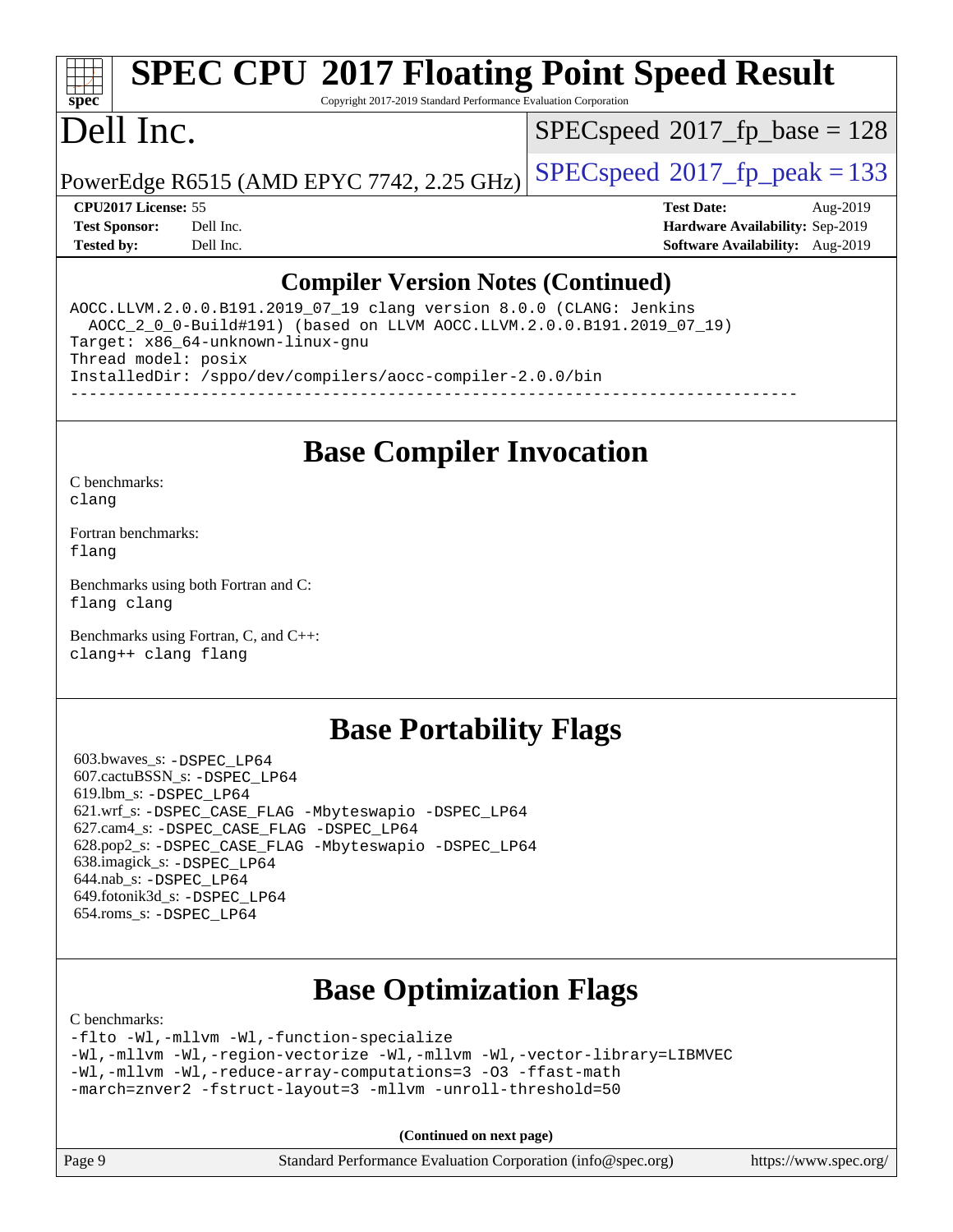Copyright 2017-2019 Standard Performance Evaluation Corporation

### Dell Inc.

**[spec](http://www.spec.org/)**

[SPECspeed](http://www.spec.org/auto/cpu2017/Docs/result-fields.html#SPECspeed2017fpbase)<sup>®</sup>2017 fp base = 128

PowerEdge R6515 (AMD EPYC 7742, 2.25 GHz)  $\left|$  [SPECspeed](http://www.spec.org/auto/cpu2017/Docs/result-fields.html#SPECspeed2017fppeak)<sup>®</sup>[2017\\_fp\\_peak = 1](http://www.spec.org/auto/cpu2017/Docs/result-fields.html#SPECspeed2017fppeak)33

**[CPU2017 License:](http://www.spec.org/auto/cpu2017/Docs/result-fields.html#CPU2017License)** 55 **[Test Date:](http://www.spec.org/auto/cpu2017/Docs/result-fields.html#TestDate)** Aug-2019

**[Test Sponsor:](http://www.spec.org/auto/cpu2017/Docs/result-fields.html#TestSponsor)** Dell Inc. **[Hardware Availability:](http://www.spec.org/auto/cpu2017/Docs/result-fields.html#HardwareAvailability)** Sep-2019 **[Tested by:](http://www.spec.org/auto/cpu2017/Docs/result-fields.html#Testedby)** Dell Inc. **[Software Availability:](http://www.spec.org/auto/cpu2017/Docs/result-fields.html#SoftwareAvailability)** Aug-2019

### **[Base Optimization Flags \(Continued\)](http://www.spec.org/auto/cpu2017/Docs/result-fields.html#BaseOptimizationFlags)**

### [C benchmarks](http://www.spec.org/auto/cpu2017/Docs/result-fields.html#Cbenchmarks) (continued):

[-fremap-arrays](http://www.spec.org/cpu2017/results/res2019q3/cpu2017-20190831-17274.flags.html#user_CCbase_F-fremap-arrays) [-mllvm -function-specialize](http://www.spec.org/cpu2017/results/res2019q3/cpu2017-20190831-17274.flags.html#user_CCbase_F-function-specialize_233b3bdba86027f1b094368157e481c5bc59f40286dc25bfadc1858dcd5745c24fd30d5f188710db7fea399bcc9f44a80b3ce3aacc70a8870250c3ae5e1f35b8) [-mllvm -enable-gvn-hoist](http://www.spec.org/cpu2017/results/res2019q3/cpu2017-20190831-17274.flags.html#user_CCbase_F-enable-gvn-hoist_e5856354646dd6ca1333a0ad99b817e4cf8932b91b82809fd8fd47ceff7b22a89eba5c98fd3e3fa5200368fd772cec3dd56abc3c8f7b655a71b9f9848dddedd5) [-mllvm -reduce-array-computations=3](http://www.spec.org/cpu2017/results/res2019q3/cpu2017-20190831-17274.flags.html#user_CCbase_F-reduce-array-computations_aceadb8604558b566e0e3a0d7a3c1533923dd1fa0889614e16288028922629a28d5695c24d3b3be4306b1e311c54317dfffe3a2e57fbcaabc737a1798de39145) [-mllvm -global-vectorize-slp](http://www.spec.org/cpu2017/results/res2019q3/cpu2017-20190831-17274.flags.html#user_CCbase_F-global-vectorize-slp_a3935e8627af4ced727033b1ffd4db27f4d541a363d28d82bf4c2925fb3a0fd4115d6e42d13a2829f9e024d6608eb67a85cb49770f2da5c5ac8dbc737afad603) [-mllvm -vector-library=LIBMVEC](http://www.spec.org/cpu2017/results/res2019q3/cpu2017-20190831-17274.flags.html#user_CCbase_F-use-vector-library_e584e20b4f7ec96aa109254b65d8e01d864f3d68580371b9d93ed7c338191d4cfce20c3c864632264effc6bbe4c7c38153d02096a342ee92501c4a53204a7871) [-mllvm -inline-threshold=1000](http://www.spec.org/cpu2017/results/res2019q3/cpu2017-20190831-17274.flags.html#user_CCbase_dragonegg-llvm-inline-threshold_b7832241b0a6397e4ecdbaf0eb7defdc10f885c2a282fa3240fdc99844d543fda39cf8a4a9dccf68cf19b5438ac3b455264f478df15da0f4988afa40d8243bab) [-flv-function-specialization](http://www.spec.org/cpu2017/results/res2019q3/cpu2017-20190831-17274.flags.html#user_CCbase_F-flv-function-specialization) [-z muldefs](http://www.spec.org/cpu2017/results/res2019q3/cpu2017-20190831-17274.flags.html#user_CCbase_aocc-muldefs) [-DSPEC\\_OPENMP](http://www.spec.org/cpu2017/results/res2019q3/cpu2017-20190831-17274.flags.html#suite_CCbase_DSPEC_OPENMP) [-fopenmp](http://www.spec.org/cpu2017/results/res2019q3/cpu2017-20190831-17274.flags.html#user_CCbase_aocc-fopenmp) [-DUSE\\_OPENMP](http://www.spec.org/cpu2017/results/res2019q3/cpu2017-20190831-17274.flags.html#user_CCbase_F-DUSE_OPENMP) [-fopenmp=libomp](http://www.spec.org/cpu2017/results/res2019q3/cpu2017-20190831-17274.flags.html#user_CCbase_aocc-fopenmp_3eb6ab80166bcc84161ff8c20c8d5bc344f88119f45620444596454f7d72e99b7a0ceefc2d1b4d190bd07306bbfdfc20f11f5a2dc69c9b03c72239f8406741c3) [-lomp](http://www.spec.org/cpu2017/results/res2019q3/cpu2017-20190831-17274.flags.html#user_CCbase_F-lomp) [-lpthread](http://www.spec.org/cpu2017/results/res2019q3/cpu2017-20190831-17274.flags.html#user_CCbase_F-lpthread) [-ldl](http://www.spec.org/cpu2017/results/res2019q3/cpu2017-20190831-17274.flags.html#user_CCbase_F-ldl) [-lmvec](http://www.spec.org/cpu2017/results/res2019q3/cpu2017-20190831-17274.flags.html#user_CCbase_F-lmvec) [-lamdlibm](http://www.spec.org/cpu2017/results/res2019q3/cpu2017-20190831-17274.flags.html#user_CCbase_F-lamdlibm) [-ljemalloc](http://www.spec.org/cpu2017/results/res2019q3/cpu2017-20190831-17274.flags.html#user_CCbase_jemalloc-lib) [-lflang](http://www.spec.org/cpu2017/results/res2019q3/cpu2017-20190831-17274.flags.html#user_CCbase_F-lflang)

[Fortran benchmarks](http://www.spec.org/auto/cpu2017/Docs/result-fields.html#Fortranbenchmarks):

[-flto](http://www.spec.org/cpu2017/results/res2019q3/cpu2017-20190831-17274.flags.html#user_FCbase_aocc-flto) [-Wl,-mllvm -Wl,-function-specialize](http://www.spec.org/cpu2017/results/res2019q3/cpu2017-20190831-17274.flags.html#user_FCbase_F-function-specialize_7e7e661e57922243ee67c9a1251cb8910e607325179a0ce7f2884e09a6f5d4a5ef0ae4f37e8a2a11c95fc48e931f06dc2b6016f14b511fcb441e048bef1b065a) [-Wl,-mllvm -Wl,-region-vectorize](http://www.spec.org/cpu2017/results/res2019q3/cpu2017-20190831-17274.flags.html#user_FCbase_F-region-vectorize_fb6c6b5aa293c88efc6c7c2b52b20755e943585b1fe8658c35afef78727fff56e1a56891413c30e36b8e2a6f9a71126986319243e80eb6110b78b288f533c52b) [-Wl,-mllvm -Wl,-vector-library=LIBMVEC](http://www.spec.org/cpu2017/results/res2019q3/cpu2017-20190831-17274.flags.html#user_FCbase_F-use-vector-library_0a14b27fae317f283640384a31f7bfcc2bd4c1d0b5cfc618a3a430800c9b20217b00f61303eff223a3251b4f06ffbc9739dc5296db9d1fbb9ad24a3939d86d66) [-Wl,-mllvm -Wl,-reduce-array-computations=3](http://www.spec.org/cpu2017/results/res2019q3/cpu2017-20190831-17274.flags.html#user_FCbase_F-reduce-array-computations_b882aefe7a5dda4e33149f6299762b9a720dace3e498e13756f4c04e5a19edf5315c1f3993de2e61ec41e8c206231f84e05da7040e1bb5d69ba27d10a12507e4) [-O3](http://www.spec.org/cpu2017/results/res2019q3/cpu2017-20190831-17274.flags.html#user_FCbase_F-O3) [-march=znver2](http://www.spec.org/cpu2017/results/res2019q3/cpu2017-20190831-17274.flags.html#user_FCbase_aocc-march_3e2e19cff2eeef60c5d90b059483627c9ea47eca6d66670dbd53f9185f6439e27eb5e104cf773e9e8ab18c8842ce63e461a3e948d0214bd567ef3ade411bf467) [-funroll-loops](http://www.spec.org/cpu2017/results/res2019q3/cpu2017-20190831-17274.flags.html#user_FCbase_aocc-unroll-loops) [-Mrecursive](http://www.spec.org/cpu2017/results/res2019q3/cpu2017-20190831-17274.flags.html#user_FCbase_F-mrecursive_20a145d63f12d5750a899e17d4450b5b8b40330a9bb4af13688ca650e6fb30857bbbe44fb35cdbb895df6e5b2769de0a0d7659f51ff17acfbef6febafec4023f) [-mllvm -vector-library=LIBMVEC](http://www.spec.org/cpu2017/results/res2019q3/cpu2017-20190831-17274.flags.html#user_FCbase_F-use-vector-library_e584e20b4f7ec96aa109254b65d8e01d864f3d68580371b9d93ed7c338191d4cfce20c3c864632264effc6bbe4c7c38153d02096a342ee92501c4a53204a7871) [-z muldefs](http://www.spec.org/cpu2017/results/res2019q3/cpu2017-20190831-17274.flags.html#user_FCbase_aocc-muldefs) [-Kieee](http://www.spec.org/cpu2017/results/res2019q3/cpu2017-20190831-17274.flags.html#user_FCbase_F-kieee) [-fno-finite-math-only](http://www.spec.org/cpu2017/results/res2019q3/cpu2017-20190831-17274.flags.html#user_FCbase_aocc-fno-finite-math-only) [-DSPEC\\_OPENMP](http://www.spec.org/cpu2017/results/res2019q3/cpu2017-20190831-17274.flags.html#suite_FCbase_DSPEC_OPENMP) [-fopenmp](http://www.spec.org/cpu2017/results/res2019q3/cpu2017-20190831-17274.flags.html#user_FCbase_aocc-fopenmp) [-DUSE\\_OPENMP](http://www.spec.org/cpu2017/results/res2019q3/cpu2017-20190831-17274.flags.html#user_FCbase_F-DUSE_OPENMP) [-fopenmp=libomp](http://www.spec.org/cpu2017/results/res2019q3/cpu2017-20190831-17274.flags.html#user_FCbase_aocc-fopenmp_3eb6ab80166bcc84161ff8c20c8d5bc344f88119f45620444596454f7d72e99b7a0ceefc2d1b4d190bd07306bbfdfc20f11f5a2dc69c9b03c72239f8406741c3) [-lomp](http://www.spec.org/cpu2017/results/res2019q3/cpu2017-20190831-17274.flags.html#user_FCbase_F-lomp) [-lpthread](http://www.spec.org/cpu2017/results/res2019q3/cpu2017-20190831-17274.flags.html#user_FCbase_F-lpthread) [-ldl](http://www.spec.org/cpu2017/results/res2019q3/cpu2017-20190831-17274.flags.html#user_FCbase_F-ldl) [-lmvec](http://www.spec.org/cpu2017/results/res2019q3/cpu2017-20190831-17274.flags.html#user_FCbase_F-lmvec) [-lamdlibm](http://www.spec.org/cpu2017/results/res2019q3/cpu2017-20190831-17274.flags.html#user_FCbase_F-lamdlibm) [-ljemalloc](http://www.spec.org/cpu2017/results/res2019q3/cpu2017-20190831-17274.flags.html#user_FCbase_jemalloc-lib) [-lflang](http://www.spec.org/cpu2017/results/res2019q3/cpu2017-20190831-17274.flags.html#user_FCbase_F-lflang)

### [Benchmarks using both Fortran and C](http://www.spec.org/auto/cpu2017/Docs/result-fields.html#BenchmarksusingbothFortranandC):

[-flto](http://www.spec.org/cpu2017/results/res2019q3/cpu2017-20190831-17274.flags.html#user_CC_FCbase_aocc-flto) [-Wl,-mllvm -Wl,-function-specialize](http://www.spec.org/cpu2017/results/res2019q3/cpu2017-20190831-17274.flags.html#user_CC_FCbase_F-function-specialize_7e7e661e57922243ee67c9a1251cb8910e607325179a0ce7f2884e09a6f5d4a5ef0ae4f37e8a2a11c95fc48e931f06dc2b6016f14b511fcb441e048bef1b065a) [-Wl,-mllvm -Wl,-region-vectorize](http://www.spec.org/cpu2017/results/res2019q3/cpu2017-20190831-17274.flags.html#user_CC_FCbase_F-region-vectorize_fb6c6b5aa293c88efc6c7c2b52b20755e943585b1fe8658c35afef78727fff56e1a56891413c30e36b8e2a6f9a71126986319243e80eb6110b78b288f533c52b) [-Wl,-mllvm -Wl,-vector-library=LIBMVEC](http://www.spec.org/cpu2017/results/res2019q3/cpu2017-20190831-17274.flags.html#user_CC_FCbase_F-use-vector-library_0a14b27fae317f283640384a31f7bfcc2bd4c1d0b5cfc618a3a430800c9b20217b00f61303eff223a3251b4f06ffbc9739dc5296db9d1fbb9ad24a3939d86d66) [-Wl,-mllvm -Wl,-reduce-array-computations=3](http://www.spec.org/cpu2017/results/res2019q3/cpu2017-20190831-17274.flags.html#user_CC_FCbase_F-reduce-array-computations_b882aefe7a5dda4e33149f6299762b9a720dace3e498e13756f4c04e5a19edf5315c1f3993de2e61ec41e8c206231f84e05da7040e1bb5d69ba27d10a12507e4) [-O3](http://www.spec.org/cpu2017/results/res2019q3/cpu2017-20190831-17274.flags.html#user_CC_FCbase_F-O3) [-ffast-math](http://www.spec.org/cpu2017/results/res2019q3/cpu2017-20190831-17274.flags.html#user_CC_FCbase_aocc-ffast-math) [-march=znver2](http://www.spec.org/cpu2017/results/res2019q3/cpu2017-20190831-17274.flags.html#user_CC_FCbase_aocc-march_3e2e19cff2eeef60c5d90b059483627c9ea47eca6d66670dbd53f9185f6439e27eb5e104cf773e9e8ab18c8842ce63e461a3e948d0214bd567ef3ade411bf467) [-fstruct-layout=3](http://www.spec.org/cpu2017/results/res2019q3/cpu2017-20190831-17274.flags.html#user_CC_FCbase_F-struct-layout) [-mllvm -unroll-threshold=50](http://www.spec.org/cpu2017/results/res2019q3/cpu2017-20190831-17274.flags.html#user_CC_FCbase_F-unroll-threshold_458874500b2c105d6d5cb4d7a611c40e2b16e9e3d26b355fea72d644c3673b4de4b3932662f0ed3dbec75c491a13da2d2ca81180bd779dc531083ef1e1e549dc) [-fremap-arrays](http://www.spec.org/cpu2017/results/res2019q3/cpu2017-20190831-17274.flags.html#user_CC_FCbase_F-fremap-arrays) [-mllvm -function-specialize](http://www.spec.org/cpu2017/results/res2019q3/cpu2017-20190831-17274.flags.html#user_CC_FCbase_F-function-specialize_233b3bdba86027f1b094368157e481c5bc59f40286dc25bfadc1858dcd5745c24fd30d5f188710db7fea399bcc9f44a80b3ce3aacc70a8870250c3ae5e1f35b8) [-mllvm -enable-gvn-hoist](http://www.spec.org/cpu2017/results/res2019q3/cpu2017-20190831-17274.flags.html#user_CC_FCbase_F-enable-gvn-hoist_e5856354646dd6ca1333a0ad99b817e4cf8932b91b82809fd8fd47ceff7b22a89eba5c98fd3e3fa5200368fd772cec3dd56abc3c8f7b655a71b9f9848dddedd5) [-mllvm -reduce-array-computations=3](http://www.spec.org/cpu2017/results/res2019q3/cpu2017-20190831-17274.flags.html#user_CC_FCbase_F-reduce-array-computations_aceadb8604558b566e0e3a0d7a3c1533923dd1fa0889614e16288028922629a28d5695c24d3b3be4306b1e311c54317dfffe3a2e57fbcaabc737a1798de39145) [-mllvm -global-vectorize-slp](http://www.spec.org/cpu2017/results/res2019q3/cpu2017-20190831-17274.flags.html#user_CC_FCbase_F-global-vectorize-slp_a3935e8627af4ced727033b1ffd4db27f4d541a363d28d82bf4c2925fb3a0fd4115d6e42d13a2829f9e024d6608eb67a85cb49770f2da5c5ac8dbc737afad603) [-mllvm -vector-library=LIBMVEC](http://www.spec.org/cpu2017/results/res2019q3/cpu2017-20190831-17274.flags.html#user_CC_FCbase_F-use-vector-library_e584e20b4f7ec96aa109254b65d8e01d864f3d68580371b9d93ed7c338191d4cfce20c3c864632264effc6bbe4c7c38153d02096a342ee92501c4a53204a7871) [-mllvm -inline-threshold=1000](http://www.spec.org/cpu2017/results/res2019q3/cpu2017-20190831-17274.flags.html#user_CC_FCbase_dragonegg-llvm-inline-threshold_b7832241b0a6397e4ecdbaf0eb7defdc10f885c2a282fa3240fdc99844d543fda39cf8a4a9dccf68cf19b5438ac3b455264f478df15da0f4988afa40d8243bab) [-flv-function-specialization](http://www.spec.org/cpu2017/results/res2019q3/cpu2017-20190831-17274.flags.html#user_CC_FCbase_F-flv-function-specialization) [-funroll-loops](http://www.spec.org/cpu2017/results/res2019q3/cpu2017-20190831-17274.flags.html#user_CC_FCbase_aocc-unroll-loops) [-Mrecursive](http://www.spec.org/cpu2017/results/res2019q3/cpu2017-20190831-17274.flags.html#user_CC_FCbase_F-mrecursive_20a145d63f12d5750a899e17d4450b5b8b40330a9bb4af13688ca650e6fb30857bbbe44fb35cdbb895df6e5b2769de0a0d7659f51ff17acfbef6febafec4023f) [-z muldefs](http://www.spec.org/cpu2017/results/res2019q3/cpu2017-20190831-17274.flags.html#user_CC_FCbase_aocc-muldefs) [-Kieee](http://www.spec.org/cpu2017/results/res2019q3/cpu2017-20190831-17274.flags.html#user_CC_FCbase_F-kieee) [-fno-finite-math-only](http://www.spec.org/cpu2017/results/res2019q3/cpu2017-20190831-17274.flags.html#user_CC_FCbase_aocc-fno-finite-math-only) [-DSPEC\\_OPENMP](http://www.spec.org/cpu2017/results/res2019q3/cpu2017-20190831-17274.flags.html#suite_CC_FCbase_DSPEC_OPENMP) [-fopenmp](http://www.spec.org/cpu2017/results/res2019q3/cpu2017-20190831-17274.flags.html#user_CC_FCbase_aocc-fopenmp) [-DUSE\\_OPENMP](http://www.spec.org/cpu2017/results/res2019q3/cpu2017-20190831-17274.flags.html#user_CC_FCbase_F-DUSE_OPENMP) [-fopenmp=libomp](http://www.spec.org/cpu2017/results/res2019q3/cpu2017-20190831-17274.flags.html#user_CC_FCbase_aocc-fopenmp_3eb6ab80166bcc84161ff8c20c8d5bc344f88119f45620444596454f7d72e99b7a0ceefc2d1b4d190bd07306bbfdfc20f11f5a2dc69c9b03c72239f8406741c3) [-lomp](http://www.spec.org/cpu2017/results/res2019q3/cpu2017-20190831-17274.flags.html#user_CC_FCbase_F-lomp) [-lpthread](http://www.spec.org/cpu2017/results/res2019q3/cpu2017-20190831-17274.flags.html#user_CC_FCbase_F-lpthread) [-ldl](http://www.spec.org/cpu2017/results/res2019q3/cpu2017-20190831-17274.flags.html#user_CC_FCbase_F-ldl) [-lmvec](http://www.spec.org/cpu2017/results/res2019q3/cpu2017-20190831-17274.flags.html#user_CC_FCbase_F-lmvec) [-lamdlibm](http://www.spec.org/cpu2017/results/res2019q3/cpu2017-20190831-17274.flags.html#user_CC_FCbase_F-lamdlibm) [-ljemalloc](http://www.spec.org/cpu2017/results/res2019q3/cpu2017-20190831-17274.flags.html#user_CC_FCbase_jemalloc-lib) [-lflang](http://www.spec.org/cpu2017/results/res2019q3/cpu2017-20190831-17274.flags.html#user_CC_FCbase_F-lflang)

### [Benchmarks using Fortran, C, and C++:](http://www.spec.org/auto/cpu2017/Docs/result-fields.html#BenchmarksusingFortranCandCXX)

[-std=c++98](http://www.spec.org/cpu2017/results/res2019q3/cpu2017-20190831-17274.flags.html#user_CC_CXX_FCbase_std-cpp) [-flto](http://www.spec.org/cpu2017/results/res2019q3/cpu2017-20190831-17274.flags.html#user_CC_CXX_FCbase_aocc-flto) [-Wl,-mllvm -Wl,-function-specialize](http://www.spec.org/cpu2017/results/res2019q3/cpu2017-20190831-17274.flags.html#user_CC_CXX_FCbase_F-function-specialize_7e7e661e57922243ee67c9a1251cb8910e607325179a0ce7f2884e09a6f5d4a5ef0ae4f37e8a2a11c95fc48e931f06dc2b6016f14b511fcb441e048bef1b065a) [-Wl,-mllvm -Wl,-region-vectorize](http://www.spec.org/cpu2017/results/res2019q3/cpu2017-20190831-17274.flags.html#user_CC_CXX_FCbase_F-region-vectorize_fb6c6b5aa293c88efc6c7c2b52b20755e943585b1fe8658c35afef78727fff56e1a56891413c30e36b8e2a6f9a71126986319243e80eb6110b78b288f533c52b) [-Wl,-mllvm -Wl,-vector-library=LIBMVEC](http://www.spec.org/cpu2017/results/res2019q3/cpu2017-20190831-17274.flags.html#user_CC_CXX_FCbase_F-use-vector-library_0a14b27fae317f283640384a31f7bfcc2bd4c1d0b5cfc618a3a430800c9b20217b00f61303eff223a3251b4f06ffbc9739dc5296db9d1fbb9ad24a3939d86d66) [-Wl,-mllvm -Wl,-reduce-array-computations=3](http://www.spec.org/cpu2017/results/res2019q3/cpu2017-20190831-17274.flags.html#user_CC_CXX_FCbase_F-reduce-array-computations_b882aefe7a5dda4e33149f6299762b9a720dace3e498e13756f4c04e5a19edf5315c1f3993de2e61ec41e8c206231f84e05da7040e1bb5d69ba27d10a12507e4) [-Wl,-mllvm -Wl,-suppress-fmas](http://www.spec.org/cpu2017/results/res2019q3/cpu2017-20190831-17274.flags.html#user_CC_CXX_FCbase_F-suppress-fmas_f00f00630e4a059e8af9c161e9bbf420bcf19890a7f99d5933525e66aa4b0bb3ab2339d2b12d97d3a5f5d271e839fe9c109938e91fe06230fb53651590cfa1e8) [-O3](http://www.spec.org/cpu2017/results/res2019q3/cpu2017-20190831-17274.flags.html#user_CC_CXX_FCbase_F-O3) [-ffast-math](http://www.spec.org/cpu2017/results/res2019q3/cpu2017-20190831-17274.flags.html#user_CC_CXX_FCbase_aocc-ffast-math) [-march=znver2](http://www.spec.org/cpu2017/results/res2019q3/cpu2017-20190831-17274.flags.html#user_CC_CXX_FCbase_aocc-march_3e2e19cff2eeef60c5d90b059483627c9ea47eca6d66670dbd53f9185f6439e27eb5e104cf773e9e8ab18c8842ce63e461a3e948d0214bd567ef3ade411bf467) [-fstruct-layout=3](http://www.spec.org/cpu2017/results/res2019q3/cpu2017-20190831-17274.flags.html#user_CC_CXX_FCbase_F-struct-layout) [-mllvm -unroll-threshold=50](http://www.spec.org/cpu2017/results/res2019q3/cpu2017-20190831-17274.flags.html#user_CC_CXX_FCbase_F-unroll-threshold_458874500b2c105d6d5cb4d7a611c40e2b16e9e3d26b355fea72d644c3673b4de4b3932662f0ed3dbec75c491a13da2d2ca81180bd779dc531083ef1e1e549dc) [-fremap-arrays](http://www.spec.org/cpu2017/results/res2019q3/cpu2017-20190831-17274.flags.html#user_CC_CXX_FCbase_F-fremap-arrays) [-mllvm -function-specialize](http://www.spec.org/cpu2017/results/res2019q3/cpu2017-20190831-17274.flags.html#user_CC_CXX_FCbase_F-function-specialize_233b3bdba86027f1b094368157e481c5bc59f40286dc25bfadc1858dcd5745c24fd30d5f188710db7fea399bcc9f44a80b3ce3aacc70a8870250c3ae5e1f35b8) [-mllvm -enable-gvn-hoist](http://www.spec.org/cpu2017/results/res2019q3/cpu2017-20190831-17274.flags.html#user_CC_CXX_FCbase_F-enable-gvn-hoist_e5856354646dd6ca1333a0ad99b817e4cf8932b91b82809fd8fd47ceff7b22a89eba5c98fd3e3fa5200368fd772cec3dd56abc3c8f7b655a71b9f9848dddedd5) [-mllvm -reduce-array-computations=3](http://www.spec.org/cpu2017/results/res2019q3/cpu2017-20190831-17274.flags.html#user_CC_CXX_FCbase_F-reduce-array-computations_aceadb8604558b566e0e3a0d7a3c1533923dd1fa0889614e16288028922629a28d5695c24d3b3be4306b1e311c54317dfffe3a2e57fbcaabc737a1798de39145) [-mllvm -global-vectorize-slp](http://www.spec.org/cpu2017/results/res2019q3/cpu2017-20190831-17274.flags.html#user_CC_CXX_FCbase_F-global-vectorize-slp_a3935e8627af4ced727033b1ffd4db27f4d541a363d28d82bf4c2925fb3a0fd4115d6e42d13a2829f9e024d6608eb67a85cb49770f2da5c5ac8dbc737afad603) [-mllvm -vector-library=LIBMVEC](http://www.spec.org/cpu2017/results/res2019q3/cpu2017-20190831-17274.flags.html#user_CC_CXX_FCbase_F-use-vector-library_e584e20b4f7ec96aa109254b65d8e01d864f3d68580371b9d93ed7c338191d4cfce20c3c864632264effc6bbe4c7c38153d02096a342ee92501c4a53204a7871) [-mllvm -inline-threshold=1000](http://www.spec.org/cpu2017/results/res2019q3/cpu2017-20190831-17274.flags.html#user_CC_CXX_FCbase_dragonegg-llvm-inline-threshold_b7832241b0a6397e4ecdbaf0eb7defdc10f885c2a282fa3240fdc99844d543fda39cf8a4a9dccf68cf19b5438ac3b455264f478df15da0f4988afa40d8243bab) [-flv-function-specialization](http://www.spec.org/cpu2017/results/res2019q3/cpu2017-20190831-17274.flags.html#user_CC_CXX_FCbase_F-flv-function-specialization) [-mllvm -loop-unswitch-threshold=200000](http://www.spec.org/cpu2017/results/res2019q3/cpu2017-20190831-17274.flags.html#user_CC_CXX_FCbase_F-loop-unswitch-threshold_f9a82ae3270e55b5fbf79d0d96ee93606b73edbbe527d20b18b7bff1a3a146ad50cfc7454c5297978340ae9213029016a7d16221274d672d3f7f42ed25274e1d) [-mllvm -unroll-threshold=100](http://www.spec.org/cpu2017/results/res2019q3/cpu2017-20190831-17274.flags.html#user_CC_CXX_FCbase_F-unroll-threshold_2755d0c78138845d361fa1543e3a063fffa198df9b3edf0cfb856bbc88a81e1769b12ac7a550c5d35197be55360db1a3f95a8d1304df999456cabf5120c45168) [-mllvm -enable-partial-unswitch](http://www.spec.org/cpu2017/results/res2019q3/cpu2017-20190831-17274.flags.html#user_CC_CXX_FCbase_F-enable-partial-unswitch_6e1c33f981d77963b1eaf834973128a7f33ce3f8e27f54689656697a35e89dcc875281e0e6283d043e32f367dcb605ba0e307a92e830f7e326789fa6c61b35d3) [-funroll-loops](http://www.spec.org/cpu2017/results/res2019q3/cpu2017-20190831-17274.flags.html#user_CC_CXX_FCbase_aocc-unroll-loops) [-Mrecursive](http://www.spec.org/cpu2017/results/res2019q3/cpu2017-20190831-17274.flags.html#user_CC_CXX_FCbase_F-mrecursive_20a145d63f12d5750a899e17d4450b5b8b40330a9bb4af13688ca650e6fb30857bbbe44fb35cdbb895df6e5b2769de0a0d7659f51ff17acfbef6febafec4023f) [-z muldefs](http://www.spec.org/cpu2017/results/res2019q3/cpu2017-20190831-17274.flags.html#user_CC_CXX_FCbase_aocc-muldefs) [-Kieee](http://www.spec.org/cpu2017/results/res2019q3/cpu2017-20190831-17274.flags.html#user_CC_CXX_FCbase_F-kieee) [-fno-finite-math-only](http://www.spec.org/cpu2017/results/res2019q3/cpu2017-20190831-17274.flags.html#user_CC_CXX_FCbase_aocc-fno-finite-math-only) -DSPEC OPENMP [-fopenmp](http://www.spec.org/cpu2017/results/res2019q3/cpu2017-20190831-17274.flags.html#user_CC_CXX_FCbase_aocc-fopenmp) -DUSE OPENMP [-fopenmp=libomp](http://www.spec.org/cpu2017/results/res2019q3/cpu2017-20190831-17274.flags.html#user_CC_CXX_FCbase_aocc-fopenmp_3eb6ab80166bcc84161ff8c20c8d5bc344f88119f45620444596454f7d72e99b7a0ceefc2d1b4d190bd07306bbfdfc20f11f5a2dc69c9b03c72239f8406741c3) [-lomp](http://www.spec.org/cpu2017/results/res2019q3/cpu2017-20190831-17274.flags.html#user_CC_CXX_FCbase_F-lomp) [-lpthread](http://www.spec.org/cpu2017/results/res2019q3/cpu2017-20190831-17274.flags.html#user_CC_CXX_FCbase_F-lpthread) [-ldl](http://www.spec.org/cpu2017/results/res2019q3/cpu2017-20190831-17274.flags.html#user_CC_CXX_FCbase_F-ldl) [-lmvec](http://www.spec.org/cpu2017/results/res2019q3/cpu2017-20190831-17274.flags.html#user_CC_CXX_FCbase_F-lmvec) [-lamdlibm](http://www.spec.org/cpu2017/results/res2019q3/cpu2017-20190831-17274.flags.html#user_CC_CXX_FCbase_F-lamdlibm) [-ljemalloc](http://www.spec.org/cpu2017/results/res2019q3/cpu2017-20190831-17274.flags.html#user_CC_CXX_FCbase_jemalloc-lib) [-lflang](http://www.spec.org/cpu2017/results/res2019q3/cpu2017-20190831-17274.flags.html#user_CC_CXX_FCbase_F-lflang)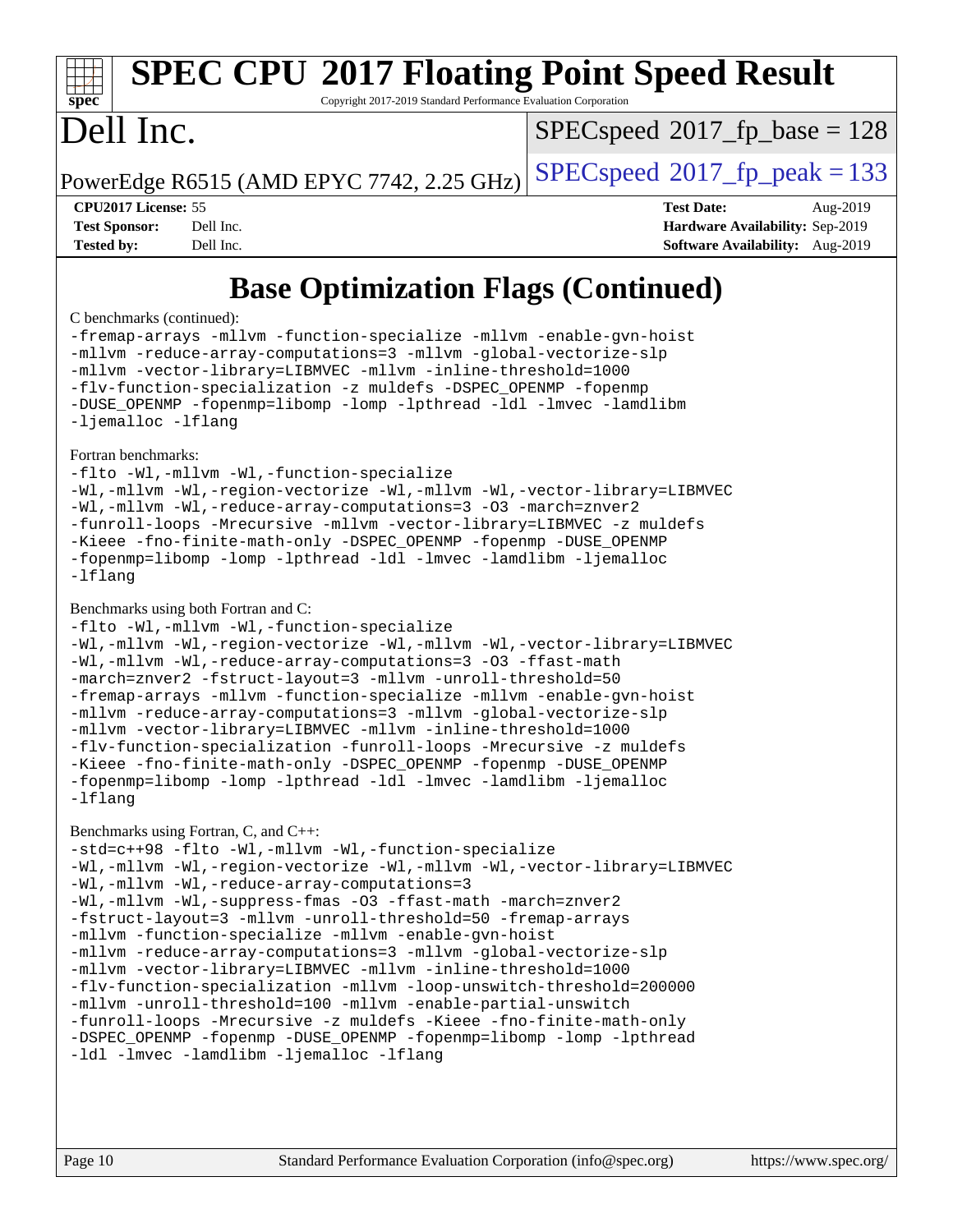Copyright 2017-2019 Standard Performance Evaluation Corporation

### Dell Inc.

**[spec](http://www.spec.org/)**

 $SPEC speed$ <sup>®</sup> $2017$ \_fp\_base = 128

### PowerEdge R6515 (AMD EPYC 7742, 2.25 GHz)  $\left|$  [SPECspeed](http://www.spec.org/auto/cpu2017/Docs/result-fields.html#SPECspeed2017fppeak)<sup>®</sup>[2017\\_fp\\_peak = 1](http://www.spec.org/auto/cpu2017/Docs/result-fields.html#SPECspeed2017fppeak)33

**[Tested by:](http://www.spec.org/auto/cpu2017/Docs/result-fields.html#Testedby)** Dell Inc. **[Software Availability:](http://www.spec.org/auto/cpu2017/Docs/result-fields.html#SoftwareAvailability)** Aug-2019

**[CPU2017 License:](http://www.spec.org/auto/cpu2017/Docs/result-fields.html#CPU2017License)** 55 **[Test Date:](http://www.spec.org/auto/cpu2017/Docs/result-fields.html#TestDate)** Aug-2019 **[Test Sponsor:](http://www.spec.org/auto/cpu2017/Docs/result-fields.html#TestSponsor)** Dell Inc. **[Hardware Availability:](http://www.spec.org/auto/cpu2017/Docs/result-fields.html#HardwareAvailability)** Sep-2019

### **[Base Other Flags](http://www.spec.org/auto/cpu2017/Docs/result-fields.html#BaseOtherFlags)**

[C benchmarks:](http://www.spec.org/auto/cpu2017/Docs/result-fields.html#Cbenchmarks) [-Wno-return-type](http://www.spec.org/cpu2017/results/res2019q3/cpu2017-20190831-17274.flags.html#user_CCbase_F-Waocc-no-return-type)

[Fortran benchmarks](http://www.spec.org/auto/cpu2017/Docs/result-fields.html#Fortranbenchmarks): [-Wno-return-type](http://www.spec.org/cpu2017/results/res2019q3/cpu2017-20190831-17274.flags.html#user_FCbase_F-Waocc-no-return-type)

[Benchmarks using both Fortran and C:](http://www.spec.org/auto/cpu2017/Docs/result-fields.html#BenchmarksusingbothFortranandC) [-Wno-return-type](http://www.spec.org/cpu2017/results/res2019q3/cpu2017-20190831-17274.flags.html#user_CC_FCbase_F-Waocc-no-return-type)

[Benchmarks using Fortran, C, and C++:](http://www.spec.org/auto/cpu2017/Docs/result-fields.html#BenchmarksusingFortranCandCXX) [-Wno-return-type](http://www.spec.org/cpu2017/results/res2019q3/cpu2017-20190831-17274.flags.html#user_CC_CXX_FCbase_F-Waocc-no-return-type)

### **[Peak Compiler Invocation](http://www.spec.org/auto/cpu2017/Docs/result-fields.html#PeakCompilerInvocation)**

[C benchmarks](http://www.spec.org/auto/cpu2017/Docs/result-fields.html#Cbenchmarks): [clang](http://www.spec.org/cpu2017/results/res2019q3/cpu2017-20190831-17274.flags.html#user_CCpeak_clang-c)

[Fortran benchmarks](http://www.spec.org/auto/cpu2017/Docs/result-fields.html#Fortranbenchmarks): [flang](http://www.spec.org/cpu2017/results/res2019q3/cpu2017-20190831-17274.flags.html#user_FCpeak_flang)

[Benchmarks using both Fortran and C](http://www.spec.org/auto/cpu2017/Docs/result-fields.html#BenchmarksusingbothFortranandC): [flang](http://www.spec.org/cpu2017/results/res2019q3/cpu2017-20190831-17274.flags.html#user_CC_FCpeak_flang) [clang](http://www.spec.org/cpu2017/results/res2019q3/cpu2017-20190831-17274.flags.html#user_CC_FCpeak_clang-c)

[Benchmarks using Fortran, C, and C++:](http://www.spec.org/auto/cpu2017/Docs/result-fields.html#BenchmarksusingFortranCandCXX) [clang++](http://www.spec.org/cpu2017/results/res2019q3/cpu2017-20190831-17274.flags.html#user_CC_CXX_FCpeak_clang-cpp) [clang](http://www.spec.org/cpu2017/results/res2019q3/cpu2017-20190831-17274.flags.html#user_CC_CXX_FCpeak_clang-c) [flang](http://www.spec.org/cpu2017/results/res2019q3/cpu2017-20190831-17274.flags.html#user_CC_CXX_FCpeak_flang)

### **[Peak Portability Flags](http://www.spec.org/auto/cpu2017/Docs/result-fields.html#PeakPortabilityFlags)**

Same as Base Portability Flags

### **[Peak Optimization Flags](http://www.spec.org/auto/cpu2017/Docs/result-fields.html#PeakOptimizationFlags)**

[C benchmarks](http://www.spec.org/auto/cpu2017/Docs/result-fields.html#Cbenchmarks):

| 619.lbm $s: -f$ lto $-Wl$ , $-mllvm$ $-Wl$ , $-function-specialize$ |  |  |  |  |
|---------------------------------------------------------------------|--|--|--|--|
| -Wl,-mllvm -Wl,-region-vectorize                                    |  |  |  |  |
| -Wl,-mllvm -Wl,-vector-library=LIBMVEC                              |  |  |  |  |
| -Wl,-mllvm -Wl,-reduce-array-computations=3 -Ofast                  |  |  |  |  |
| -march=znver2 -mno-sse4a -fstruct-layout=5                          |  |  |  |  |
| -mllvm -vectorize-memory-aggressively                               |  |  |  |  |

**(Continued on next page)**

| $\vert$ Page 11 | Standard Performance Evaluation Corporation (info@spec.org) | https://www.spec.org/ |
|-----------------|-------------------------------------------------------------|-----------------------|
|-----------------|-------------------------------------------------------------|-----------------------|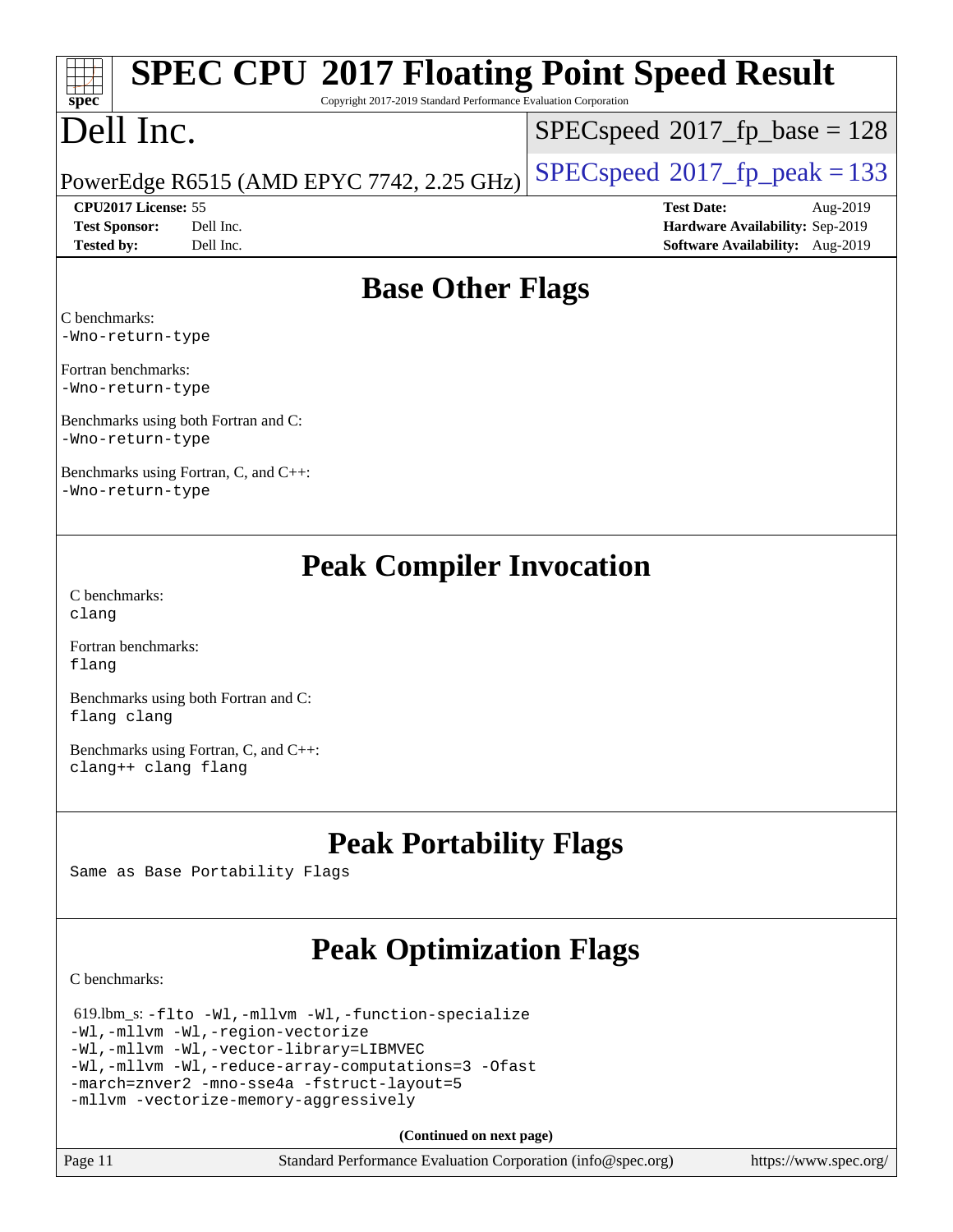Copyright 2017-2019 Standard Performance Evaluation Corporation

### Dell Inc.

[spec](http://www.spec.org/)<sup>®</sup>

[SPECspeed](http://www.spec.org/auto/cpu2017/Docs/result-fields.html#SPECspeed2017fpbase)<sup>®</sup>2017 fp base = 128

PowerEdge R6515 (AMD EPYC 7742, 2.25 GHz)  $\left|$  [SPECspeed](http://www.spec.org/auto/cpu2017/Docs/result-fields.html#SPECspeed2017fppeak)<sup>®</sup>[2017\\_fp\\_peak = 1](http://www.spec.org/auto/cpu2017/Docs/result-fields.html#SPECspeed2017fppeak)33

**[CPU2017 License:](http://www.spec.org/auto/cpu2017/Docs/result-fields.html#CPU2017License)** 55 **[Test Date:](http://www.spec.org/auto/cpu2017/Docs/result-fields.html#TestDate)** Aug-2019 **[Test Sponsor:](http://www.spec.org/auto/cpu2017/Docs/result-fields.html#TestSponsor)** Dell Inc. **[Hardware Availability:](http://www.spec.org/auto/cpu2017/Docs/result-fields.html#HardwareAvailability)** Sep-2019 **[Tested by:](http://www.spec.org/auto/cpu2017/Docs/result-fields.html#Testedby)** Dell Inc. **[Software Availability:](http://www.spec.org/auto/cpu2017/Docs/result-fields.html#SoftwareAvailability)** Aug-2019

### **[Peak Optimization Flags \(Continued\)](http://www.spec.org/auto/cpu2017/Docs/result-fields.html#PeakOptimizationFlags)**

```
 619.lbm_s (continued):
-mllvm -function-specialize -mllvm -enable-gvn-hoist
-mllvm -unroll-threshold=50 -fremap-arrays
-mllvm -vector-library=LIBMVEC
-mllvm -reduce-array-computations=3
-mllvm -global-vectorize-slp -mllvm -inline-threshold=1000
-flv-function-specialization -DSPEC_OPENMP -fopenmp
-DUSE_OPENMP -lmvec -lamdlibm -fopenmp=libomp -lomp
-lpthread -ldl -ljemalloc -lflang
 638.imagick_s: basepeak = yes
 644.nab_s: Same as 619.lbm_s
Fortran benchmarks: 
 603.bwaves_s: basepeak = yes
649.fotonik3d<sub>-</sub>s: basepeak = yes
 654.roms_s: -flto -Wl,-mllvm -Wl,-function-specialize
-Wl,-mllvm -Wl,-region-vectorize
-Wl,-mllvm -Wl,-vector-library=LIBMVEC
-Wl,-mllvm -Wl,-reduce-array-computations=3
-Wl,-mllvm -Wl,-enable-X86-prefetching -O3 -march=znver2
-funroll-loops -Mrecursive -mllvm -vector-library=LIBMVEC
-Kieee -fno-finite-math-only -DSPEC_OPENMP -fopenmp
-DUSE_OPENMP -fopenmp=libomp -lomp -lpthread -ldl
-lmvec -lamdlibm -ljemalloc -lflang
Benchmarks using both Fortran and C: 
621.wrf s: basepeak = yes
627.cam4_s: basepeak = yes
 628.pop2_s: -flto -Wl,-mllvm -Wl,-function-specialize
-Wl,-mllvm -Wl,-region-vectorize
-Wl,-mllvm -Wl,-vector-library=LIBMVEC
-Wl,-mllvm -Wl,-reduce-array-computations=3 -Ofast
-march=znver2 -mno-sse4a -fstruct-layout=5
-mllvm -vectorize-memory-aggressively
-mllvm -function-specialize -mllvm -enable-gvn-hoist
-mllvm -unroll-threshold=50 -fremap-arrays
-mllvm -vector-library=LIBMVEC
-mllvm -reduce-array-computations=3
                                     (Continued on next page)
```
Page 12 Standard Performance Evaluation Corporation [\(info@spec.org\)](mailto:info@spec.org) <https://www.spec.org/>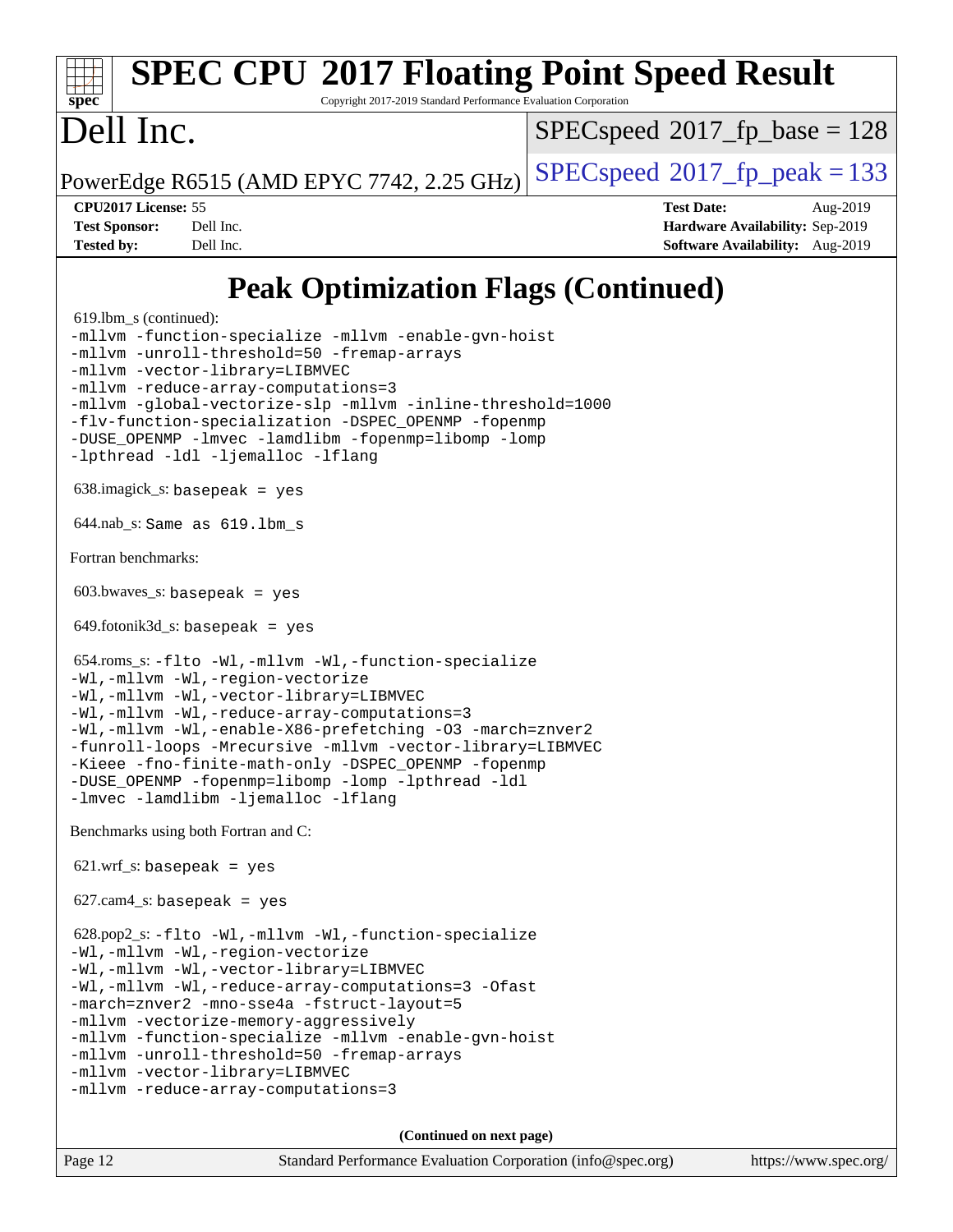Copyright 2017-2019 Standard Performance Evaluation Corporation

# Dell Inc.

**[spec](http://www.spec.org/)**

[SPECspeed](http://www.spec.org/auto/cpu2017/Docs/result-fields.html#SPECspeed2017fpbase)<sup>®</sup>2017 fp base = 128

PowerEdge R6515 (AMD EPYC 7742, 2.25 GHz)  $\left|$  [SPECspeed](http://www.spec.org/auto/cpu2017/Docs/result-fields.html#SPECspeed2017fppeak)®[2017\\_fp\\_peak = 1](http://www.spec.org/auto/cpu2017/Docs/result-fields.html#SPECspeed2017fppeak)33

**[CPU2017 License:](http://www.spec.org/auto/cpu2017/Docs/result-fields.html#CPU2017License)** 55 **[Test Date:](http://www.spec.org/auto/cpu2017/Docs/result-fields.html#TestDate)** Aug-2019 **[Test Sponsor:](http://www.spec.org/auto/cpu2017/Docs/result-fields.html#TestSponsor)** Dell Inc. **[Hardware Availability:](http://www.spec.org/auto/cpu2017/Docs/result-fields.html#HardwareAvailability)** Sep-2019 **[Tested by:](http://www.spec.org/auto/cpu2017/Docs/result-fields.html#Testedby)** Dell Inc. **[Software Availability:](http://www.spec.org/auto/cpu2017/Docs/result-fields.html#SoftwareAvailability)** Aug-2019

### **[Peak Optimization Flags \(Continued\)](http://www.spec.org/auto/cpu2017/Docs/result-fields.html#PeakOptimizationFlags)**

628.pop2\_s (continued):

[-mllvm -global-vectorize-slp](http://www.spec.org/cpu2017/results/res2019q3/cpu2017-20190831-17274.flags.html#user_peakCOPTIMIZE628_pop2_s_F-global-vectorize-slp_a3935e8627af4ced727033b1ffd4db27f4d541a363d28d82bf4c2925fb3a0fd4115d6e42d13a2829f9e024d6608eb67a85cb49770f2da5c5ac8dbc737afad603) [-mllvm -inline-threshold=1000](http://www.spec.org/cpu2017/results/res2019q3/cpu2017-20190831-17274.flags.html#user_peakCOPTIMIZE628_pop2_s_dragonegg-llvm-inline-threshold_b7832241b0a6397e4ecdbaf0eb7defdc10f885c2a282fa3240fdc99844d543fda39cf8a4a9dccf68cf19b5438ac3b455264f478df15da0f4988afa40d8243bab) [-flv-function-specialization](http://www.spec.org/cpu2017/results/res2019q3/cpu2017-20190831-17274.flags.html#user_peakCOPTIMIZE628_pop2_s_F-flv-function-specialization) [-O3](http://www.spec.org/cpu2017/results/res2019q3/cpu2017-20190831-17274.flags.html#user_peakFOPTIMIZE628_pop2_s_F-O3) [-funroll-loops](http://www.spec.org/cpu2017/results/res2019q3/cpu2017-20190831-17274.flags.html#user_peakFOPTIMIZE628_pop2_s_aocc-unroll-loops) [-Mrecursive](http://www.spec.org/cpu2017/results/res2019q3/cpu2017-20190831-17274.flags.html#user_peakFOPTIMIZE628_pop2_s_F-mrecursive_20a145d63f12d5750a899e17d4450b5b8b40330a9bb4af13688ca650e6fb30857bbbe44fb35cdbb895df6e5b2769de0a0d7659f51ff17acfbef6febafec4023f) [-Kieee](http://www.spec.org/cpu2017/results/res2019q3/cpu2017-20190831-17274.flags.html#user_peakEXTRA_FFLAGS628_pop2_s_F-kieee) [-fno-finite-math-only](http://www.spec.org/cpu2017/results/res2019q3/cpu2017-20190831-17274.flags.html#user_peakEXTRA_FFLAGS628_pop2_s_aocc-fno-finite-math-only) [-DSPEC\\_OPENMP](http://www.spec.org/cpu2017/results/res2019q3/cpu2017-20190831-17274.flags.html#suite_peakEXTRA_OPTIMIZE628_pop2_s_DSPEC_OPENMP) [-fopenmp](http://www.spec.org/cpu2017/results/res2019q3/cpu2017-20190831-17274.flags.html#user_peakEXTRA_OPTIMIZE628_pop2_s_aocc-fopenmp) [-DUSE\\_OPENMP](http://www.spec.org/cpu2017/results/res2019q3/cpu2017-20190831-17274.flags.html#user_peakEXTRA_OPTIMIZE628_pop2_s_F-DUSE_OPENMP) [-fopenmp=libomp](http://www.spec.org/cpu2017/results/res2019q3/cpu2017-20190831-17274.flags.html#user_peakEXTRA_LIBS628_pop2_s_aocc-fopenmp_3eb6ab80166bcc84161ff8c20c8d5bc344f88119f45620444596454f7d72e99b7a0ceefc2d1b4d190bd07306bbfdfc20f11f5a2dc69c9b03c72239f8406741c3) [-lomp](http://www.spec.org/cpu2017/results/res2019q3/cpu2017-20190831-17274.flags.html#user_peakEXTRA_LIBS628_pop2_s_F-lomp) [-lpthread](http://www.spec.org/cpu2017/results/res2019q3/cpu2017-20190831-17274.flags.html#user_peakEXTRA_LIBS628_pop2_s_F-lpthread) [-ldl](http://www.spec.org/cpu2017/results/res2019q3/cpu2017-20190831-17274.flags.html#user_peakEXTRA_LIBS628_pop2_s_F-ldl) [-lmvec](http://www.spec.org/cpu2017/results/res2019q3/cpu2017-20190831-17274.flags.html#user_peakEXTRA_FLIBSEXTRA_LIBS628_pop2_s_F-lmvec) [-lamdlibm](http://www.spec.org/cpu2017/results/res2019q3/cpu2017-20190831-17274.flags.html#user_peakEXTRA_FLIBSEXTRA_LIBS628_pop2_s_F-lamdlibm) [-ljemalloc](http://www.spec.org/cpu2017/results/res2019q3/cpu2017-20190831-17274.flags.html#user_peakEXTRA_LIBS628_pop2_s_jemalloc-lib) [-lflang](http://www.spec.org/cpu2017/results/res2019q3/cpu2017-20190831-17274.flags.html#user_peakEXTRA_LIBS628_pop2_s_F-lflang)

[Benchmarks using Fortran, C, and C++:](http://www.spec.org/auto/cpu2017/Docs/result-fields.html#BenchmarksusingFortranCandCXX)

[-std=c++98](http://www.spec.org/cpu2017/results/res2019q3/cpu2017-20190831-17274.flags.html#user_CC_CXX_FCpeak_std-cpp) [-flto](http://www.spec.org/cpu2017/results/res2019q3/cpu2017-20190831-17274.flags.html#user_CC_CXX_FCpeak_aocc-flto) [-Wl,-mllvm -Wl,-function-specialize](http://www.spec.org/cpu2017/results/res2019q3/cpu2017-20190831-17274.flags.html#user_CC_CXX_FCpeak_F-function-specialize_7e7e661e57922243ee67c9a1251cb8910e607325179a0ce7f2884e09a6f5d4a5ef0ae4f37e8a2a11c95fc48e931f06dc2b6016f14b511fcb441e048bef1b065a) [-Wl,-mllvm -Wl,-region-vectorize](http://www.spec.org/cpu2017/results/res2019q3/cpu2017-20190831-17274.flags.html#user_CC_CXX_FCpeak_F-region-vectorize_fb6c6b5aa293c88efc6c7c2b52b20755e943585b1fe8658c35afef78727fff56e1a56891413c30e36b8e2a6f9a71126986319243e80eb6110b78b288f533c52b) [-Wl,-mllvm -Wl,-vector-library=LIBMVEC](http://www.spec.org/cpu2017/results/res2019q3/cpu2017-20190831-17274.flags.html#user_CC_CXX_FCpeak_F-use-vector-library_0a14b27fae317f283640384a31f7bfcc2bd4c1d0b5cfc618a3a430800c9b20217b00f61303eff223a3251b4f06ffbc9739dc5296db9d1fbb9ad24a3939d86d66) [-Wl,-mllvm -Wl,-reduce-array-computations=3](http://www.spec.org/cpu2017/results/res2019q3/cpu2017-20190831-17274.flags.html#user_CC_CXX_FCpeak_F-reduce-array-computations_b882aefe7a5dda4e33149f6299762b9a720dace3e498e13756f4c04e5a19edf5315c1f3993de2e61ec41e8c206231f84e05da7040e1bb5d69ba27d10a12507e4) [-Ofast](http://www.spec.org/cpu2017/results/res2019q3/cpu2017-20190831-17274.flags.html#user_CC_CXX_FCpeak_aocc-Ofast) [-march=znver2](http://www.spec.org/cpu2017/results/res2019q3/cpu2017-20190831-17274.flags.html#user_CC_CXX_FCpeak_aocc-march_3e2e19cff2eeef60c5d90b059483627c9ea47eca6d66670dbd53f9185f6439e27eb5e104cf773e9e8ab18c8842ce63e461a3e948d0214bd567ef3ade411bf467) [-mno-sse4a](http://www.spec.org/cpu2017/results/res2019q3/cpu2017-20190831-17274.flags.html#user_CC_CXX_FCpeak_F-mno-sse4a) [-fstruct-layout=5](http://www.spec.org/cpu2017/results/res2019q3/cpu2017-20190831-17274.flags.html#user_CC_CXX_FCpeak_F-struct-layout_0de9d3561e9f54a54e0843cce081bd13a08ab3e9a82696f3346606c2e11360c37113781019b02fa128d9f650e68f1ffd209bab5c3a026c1ad23e4e7f60646b23) [-mllvm -vectorize-memory-aggressively](http://www.spec.org/cpu2017/results/res2019q3/cpu2017-20190831-17274.flags.html#user_CC_CXX_FCpeak_F-vectorize-memory-aggressively_24b72a4417f50ade9e698c5b3bed87ab456cc6fc8ec6439480cb84f36ad6a3975af6e87206dea402e3871a1464ff3d60bc798e0250f330177ba629a260df1857) [-mllvm -function-specialize](http://www.spec.org/cpu2017/results/res2019q3/cpu2017-20190831-17274.flags.html#user_CC_CXX_FCpeak_F-function-specialize_233b3bdba86027f1b094368157e481c5bc59f40286dc25bfadc1858dcd5745c24fd30d5f188710db7fea399bcc9f44a80b3ce3aacc70a8870250c3ae5e1f35b8) [-mllvm -enable-gvn-hoist](http://www.spec.org/cpu2017/results/res2019q3/cpu2017-20190831-17274.flags.html#user_CC_CXX_FCpeak_F-enable-gvn-hoist_e5856354646dd6ca1333a0ad99b817e4cf8932b91b82809fd8fd47ceff7b22a89eba5c98fd3e3fa5200368fd772cec3dd56abc3c8f7b655a71b9f9848dddedd5) [-mllvm -unroll-threshold=50](http://www.spec.org/cpu2017/results/res2019q3/cpu2017-20190831-17274.flags.html#user_CC_CXX_FCpeak_F-unroll-threshold_458874500b2c105d6d5cb4d7a611c40e2b16e9e3d26b355fea72d644c3673b4de4b3932662f0ed3dbec75c491a13da2d2ca81180bd779dc531083ef1e1e549dc) [-fremap-arrays](http://www.spec.org/cpu2017/results/res2019q3/cpu2017-20190831-17274.flags.html#user_CC_CXX_FCpeak_F-fremap-arrays) [-mllvm -vector-library=LIBMVEC](http://www.spec.org/cpu2017/results/res2019q3/cpu2017-20190831-17274.flags.html#user_CC_CXX_FCpeak_F-use-vector-library_e584e20b4f7ec96aa109254b65d8e01d864f3d68580371b9d93ed7c338191d4cfce20c3c864632264effc6bbe4c7c38153d02096a342ee92501c4a53204a7871) [-mllvm -reduce-array-computations=3](http://www.spec.org/cpu2017/results/res2019q3/cpu2017-20190831-17274.flags.html#user_CC_CXX_FCpeak_F-reduce-array-computations_aceadb8604558b566e0e3a0d7a3c1533923dd1fa0889614e16288028922629a28d5695c24d3b3be4306b1e311c54317dfffe3a2e57fbcaabc737a1798de39145) [-mllvm -global-vectorize-slp](http://www.spec.org/cpu2017/results/res2019q3/cpu2017-20190831-17274.flags.html#user_CC_CXX_FCpeak_F-global-vectorize-slp_a3935e8627af4ced727033b1ffd4db27f4d541a363d28d82bf4c2925fb3a0fd4115d6e42d13a2829f9e024d6608eb67a85cb49770f2da5c5ac8dbc737afad603) [-mllvm -inline-threshold=1000](http://www.spec.org/cpu2017/results/res2019q3/cpu2017-20190831-17274.flags.html#user_CC_CXX_FCpeak_dragonegg-llvm-inline-threshold_b7832241b0a6397e4ecdbaf0eb7defdc10f885c2a282fa3240fdc99844d543fda39cf8a4a9dccf68cf19b5438ac3b455264f478df15da0f4988afa40d8243bab) [-flv-function-specialization](http://www.spec.org/cpu2017/results/res2019q3/cpu2017-20190831-17274.flags.html#user_CC_CXX_FCpeak_F-flv-function-specialization) [-mllvm -unroll-threshold=100](http://www.spec.org/cpu2017/results/res2019q3/cpu2017-20190831-17274.flags.html#user_CC_CXX_FCpeak_F-unroll-threshold_2755d0c78138845d361fa1543e3a063fffa198df9b3edf0cfb856bbc88a81e1769b12ac7a550c5d35197be55360db1a3f95a8d1304df999456cabf5120c45168) [-mllvm -enable-partial-unswitch](http://www.spec.org/cpu2017/results/res2019q3/cpu2017-20190831-17274.flags.html#user_CC_CXX_FCpeak_F-enable-partial-unswitch_6e1c33f981d77963b1eaf834973128a7f33ce3f8e27f54689656697a35e89dcc875281e0e6283d043e32f367dcb605ba0e307a92e830f7e326789fa6c61b35d3) [-mllvm -loop-unswitch-threshold=200000](http://www.spec.org/cpu2017/results/res2019q3/cpu2017-20190831-17274.flags.html#user_CC_CXX_FCpeak_F-loop-unswitch-threshold_f9a82ae3270e55b5fbf79d0d96ee93606b73edbbe527d20b18b7bff1a3a146ad50cfc7454c5297978340ae9213029016a7d16221274d672d3f7f42ed25274e1d) [-O3](http://www.spec.org/cpu2017/results/res2019q3/cpu2017-20190831-17274.flags.html#user_CC_CXX_FCpeak_F-O3) [-funroll-loops](http://www.spec.org/cpu2017/results/res2019q3/cpu2017-20190831-17274.flags.html#user_CC_CXX_FCpeak_aocc-unroll-loops) [-Mrecursive](http://www.spec.org/cpu2017/results/res2019q3/cpu2017-20190831-17274.flags.html#user_CC_CXX_FCpeak_F-mrecursive_20a145d63f12d5750a899e17d4450b5b8b40330a9bb4af13688ca650e6fb30857bbbe44fb35cdbb895df6e5b2769de0a0d7659f51ff17acfbef6febafec4023f) [-Kieee](http://www.spec.org/cpu2017/results/res2019q3/cpu2017-20190831-17274.flags.html#user_CC_CXX_FCpeak_F-kieee) [-fno-finite-math-only](http://www.spec.org/cpu2017/results/res2019q3/cpu2017-20190831-17274.flags.html#user_CC_CXX_FCpeak_aocc-fno-finite-math-only) [-DSPEC\\_OPENMP](http://www.spec.org/cpu2017/results/res2019q3/cpu2017-20190831-17274.flags.html#suite_CC_CXX_FCpeak_DSPEC_OPENMP) [-fopenmp](http://www.spec.org/cpu2017/results/res2019q3/cpu2017-20190831-17274.flags.html#user_CC_CXX_FCpeak_aocc-fopenmp) [-DUSE\\_OPENMP](http://www.spec.org/cpu2017/results/res2019q3/cpu2017-20190831-17274.flags.html#user_CC_CXX_FCpeak_F-DUSE_OPENMP) [-fopenmp=libomp](http://www.spec.org/cpu2017/results/res2019q3/cpu2017-20190831-17274.flags.html#user_CC_CXX_FCpeak_aocc-fopenmp_3eb6ab80166bcc84161ff8c20c8d5bc344f88119f45620444596454f7d72e99b7a0ceefc2d1b4d190bd07306bbfdfc20f11f5a2dc69c9b03c72239f8406741c3) [-lomp](http://www.spec.org/cpu2017/results/res2019q3/cpu2017-20190831-17274.flags.html#user_CC_CXX_FCpeak_F-lomp) [-lpthread](http://www.spec.org/cpu2017/results/res2019q3/cpu2017-20190831-17274.flags.html#user_CC_CXX_FCpeak_F-lpthread) [-ldl](http://www.spec.org/cpu2017/results/res2019q3/cpu2017-20190831-17274.flags.html#user_CC_CXX_FCpeak_F-ldl) [-lmvec](http://www.spec.org/cpu2017/results/res2019q3/cpu2017-20190831-17274.flags.html#user_CC_CXX_FCpeak_F-lmvec) [-lamdlibm](http://www.spec.org/cpu2017/results/res2019q3/cpu2017-20190831-17274.flags.html#user_CC_CXX_FCpeak_F-lamdlibm) [-ljemalloc](http://www.spec.org/cpu2017/results/res2019q3/cpu2017-20190831-17274.flags.html#user_CC_CXX_FCpeak_jemalloc-lib) [-lflang](http://www.spec.org/cpu2017/results/res2019q3/cpu2017-20190831-17274.flags.html#user_CC_CXX_FCpeak_F-lflang)

### **[Peak Other Flags](http://www.spec.org/auto/cpu2017/Docs/result-fields.html#PeakOtherFlags)**

[C benchmarks](http://www.spec.org/auto/cpu2017/Docs/result-fields.html#Cbenchmarks): [-Wno-return-type](http://www.spec.org/cpu2017/results/res2019q3/cpu2017-20190831-17274.flags.html#user_CCpeak_F-Waocc-no-return-type)

[Fortran benchmarks](http://www.spec.org/auto/cpu2017/Docs/result-fields.html#Fortranbenchmarks): [-Wno-return-type](http://www.spec.org/cpu2017/results/res2019q3/cpu2017-20190831-17274.flags.html#user_FCpeak_F-Waocc-no-return-type)

[Benchmarks using both Fortran and C](http://www.spec.org/auto/cpu2017/Docs/result-fields.html#BenchmarksusingbothFortranandC): [-Wno-return-type](http://www.spec.org/cpu2017/results/res2019q3/cpu2017-20190831-17274.flags.html#user_CC_FCpeak_F-Waocc-no-return-type)

[Benchmarks using Fortran, C, and C++:](http://www.spec.org/auto/cpu2017/Docs/result-fields.html#BenchmarksusingFortranCandCXX) [-Wno-return-type](http://www.spec.org/cpu2017/results/res2019q3/cpu2017-20190831-17274.flags.html#user_CC_CXX_FCpeak_F-Waocc-no-return-type)

[The flags files that were used to format this result can be browsed at](tmsearch)

<http://www.spec.org/cpu2017/flags/aocc200-flags-C1-Dell.html> <http://www.spec.org/cpu2017/flags/Dell-Platform-Flags-PowerEdge-revE4.html>

[You can also download the XML flags sources by saving the following links:](tmsearch)

<http://www.spec.org/cpu2017/flags/aocc200-flags-C1-Dell.xml> <http://www.spec.org/cpu2017/flags/Dell-Platform-Flags-PowerEdge-revE4.xml>

Page 13 Standard Performance Evaluation Corporation [\(info@spec.org\)](mailto:info@spec.org) <https://www.spec.org/>